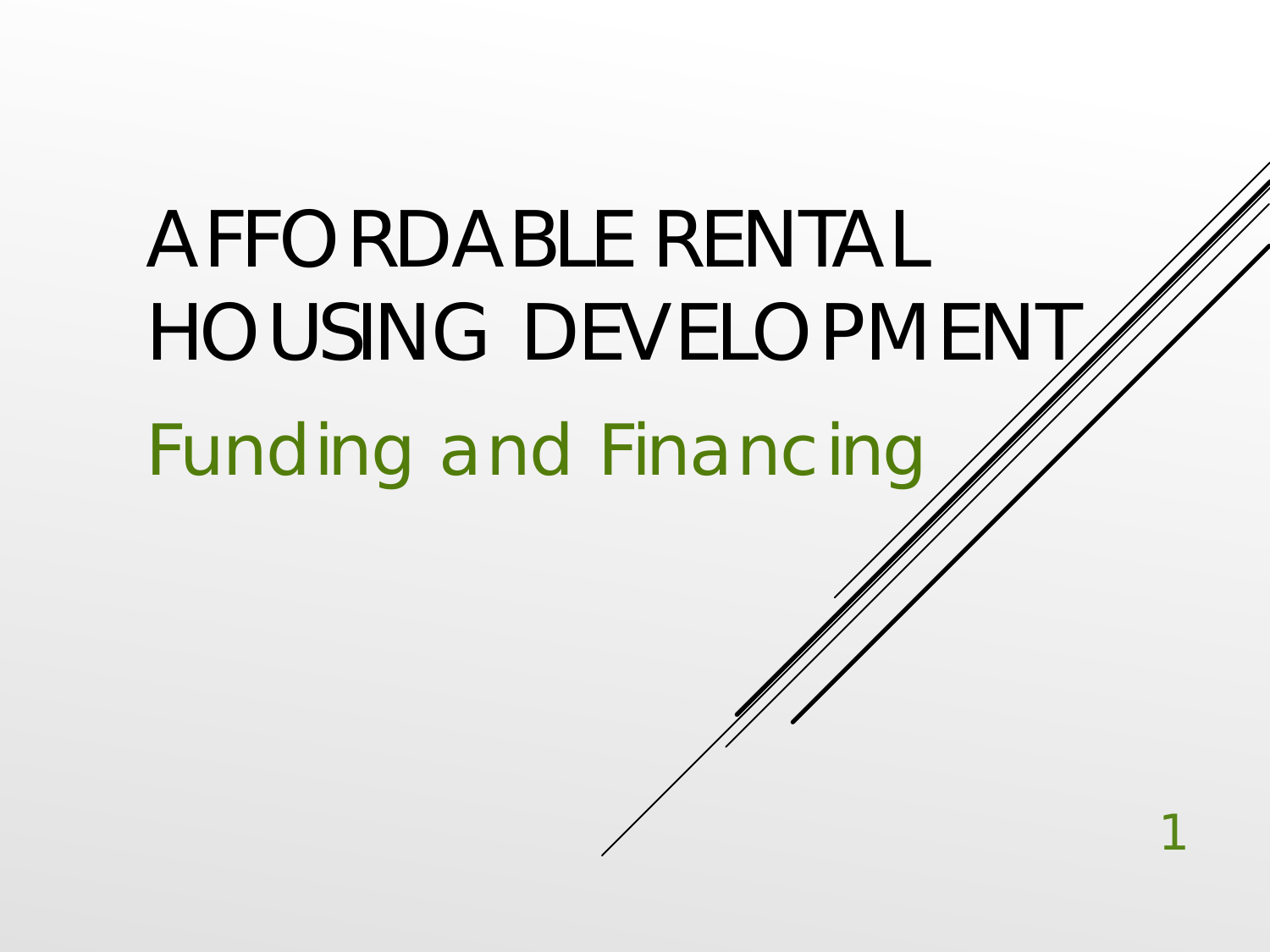### TIM WELCH CONSULTING INC.

#### Team of Six+:

- Affordable housing development and planning approvals
- **Housing and homelessness policy,** research and program evaluation
- Affordable home-ownership (Creating Homes)—Guelph, Cambridge, Milton
- Social housing redevelopment and regeneration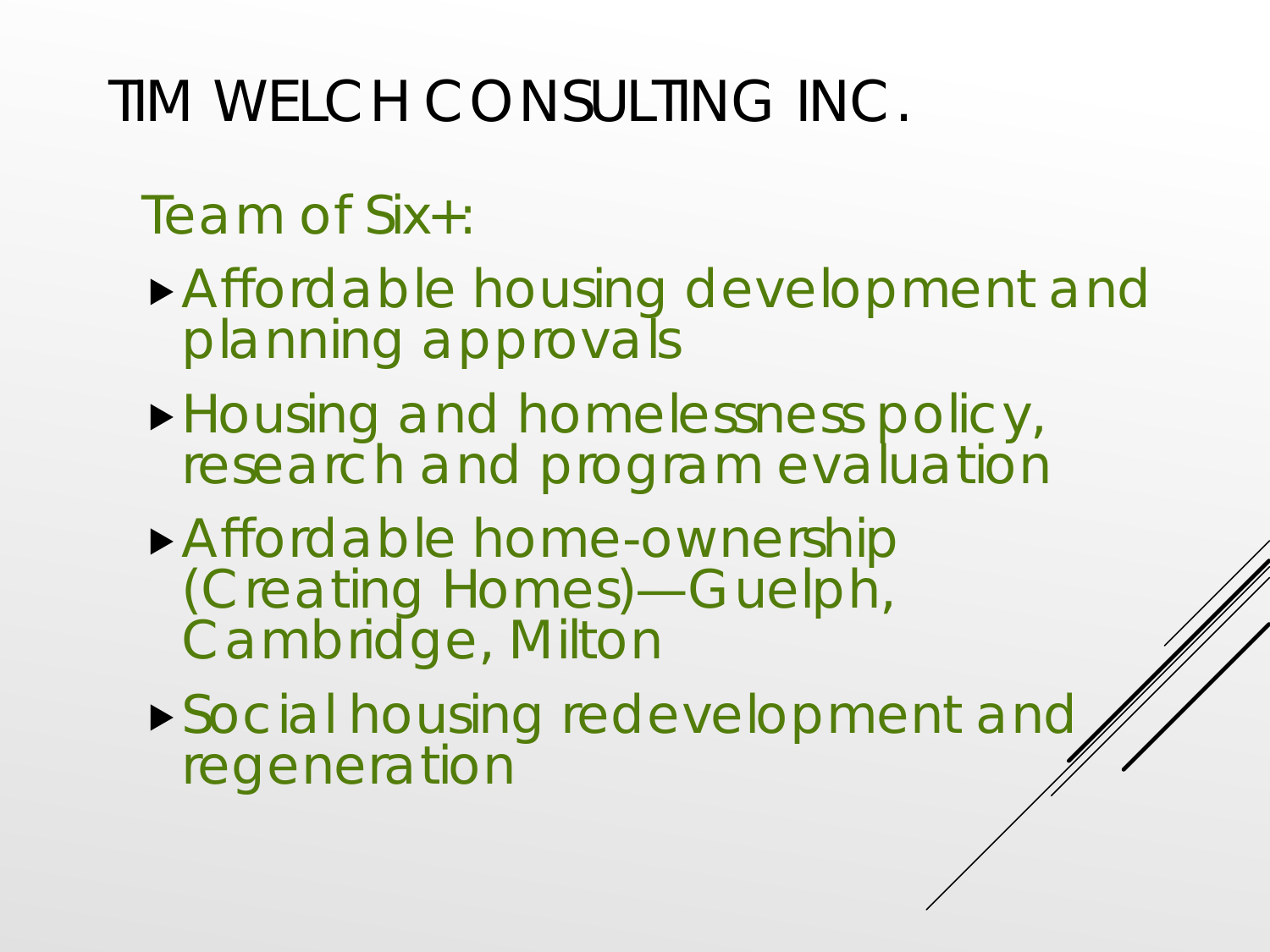#### ▶ Over 700 units in the past 9 years in 20 developments in southern Ontario



3

TIM WELCH CONSULTING INC.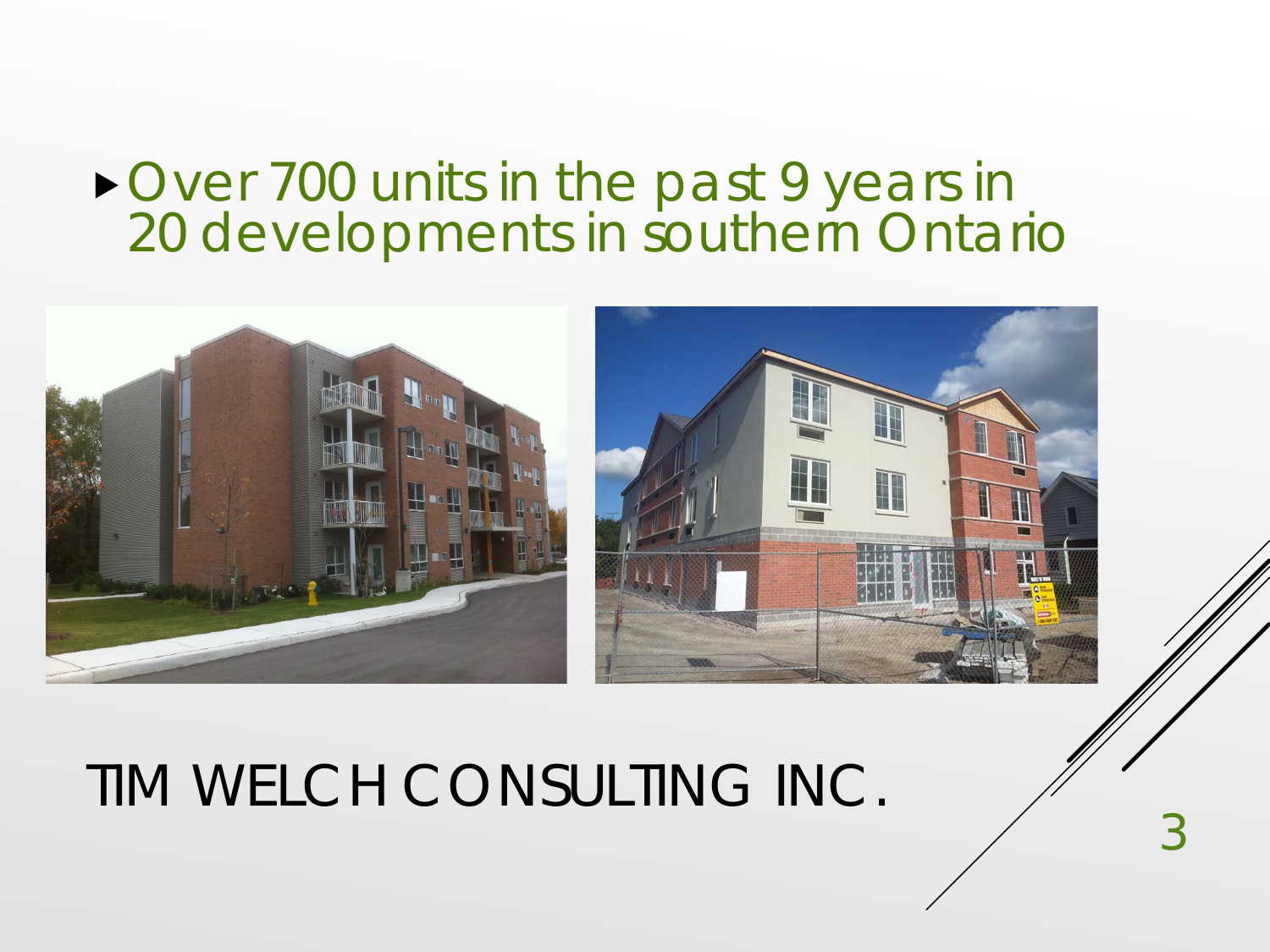**Financing and cash-flow are the biggest challenge of developing new affordable housing**

### FINANCING NEW AFFORDABLE HOUSING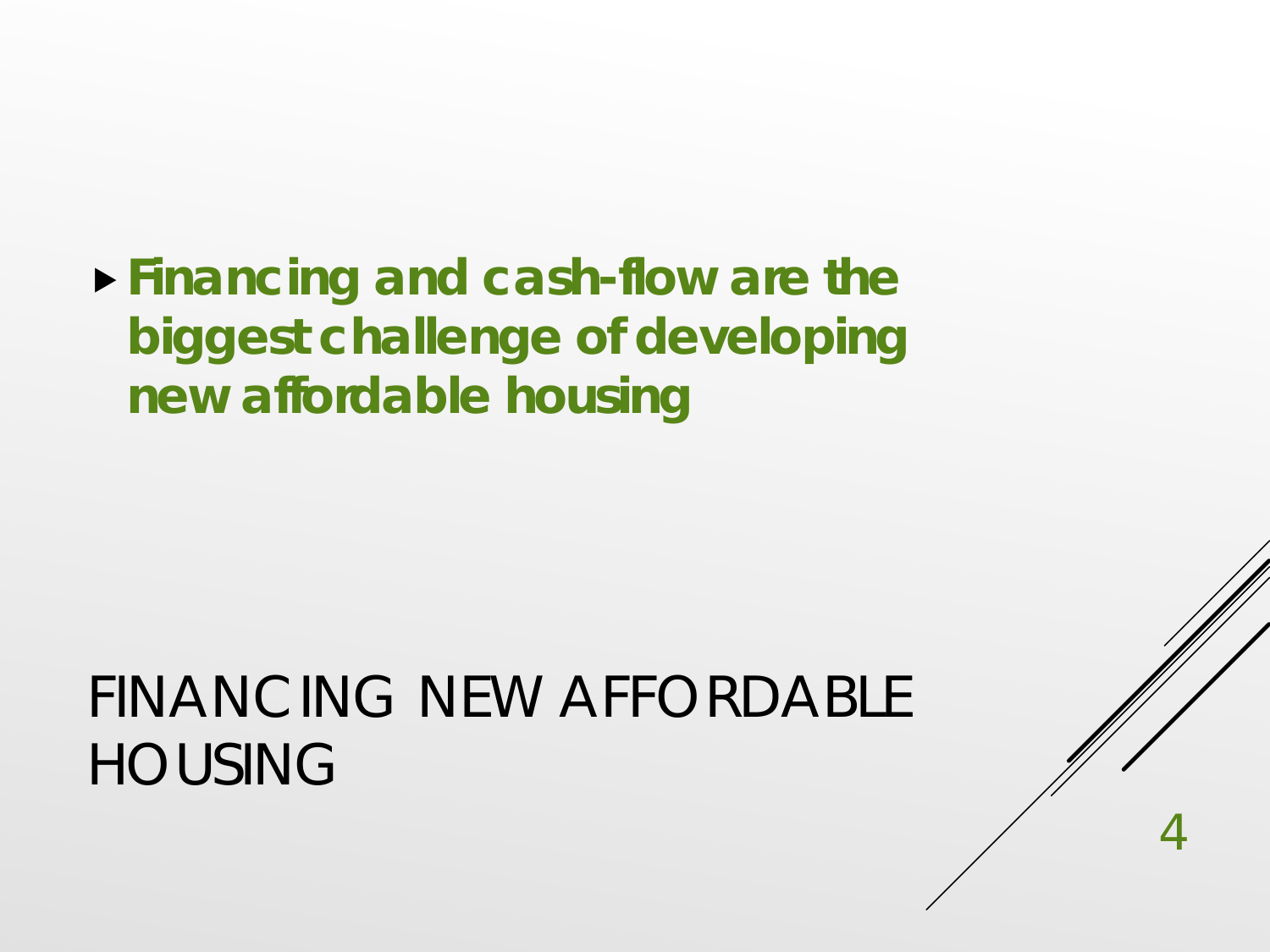- Small scale renovation may be less difficult for planning approvals i.e. in downtowns
- **Not likely less expensive unless** organization already owns building
- Challenge of making old building layout adapt to new accommodation needs
- **New build may be more expensive due to** new building code requirements but can result in more appropriate building

RENOVATION VS NEW BUILD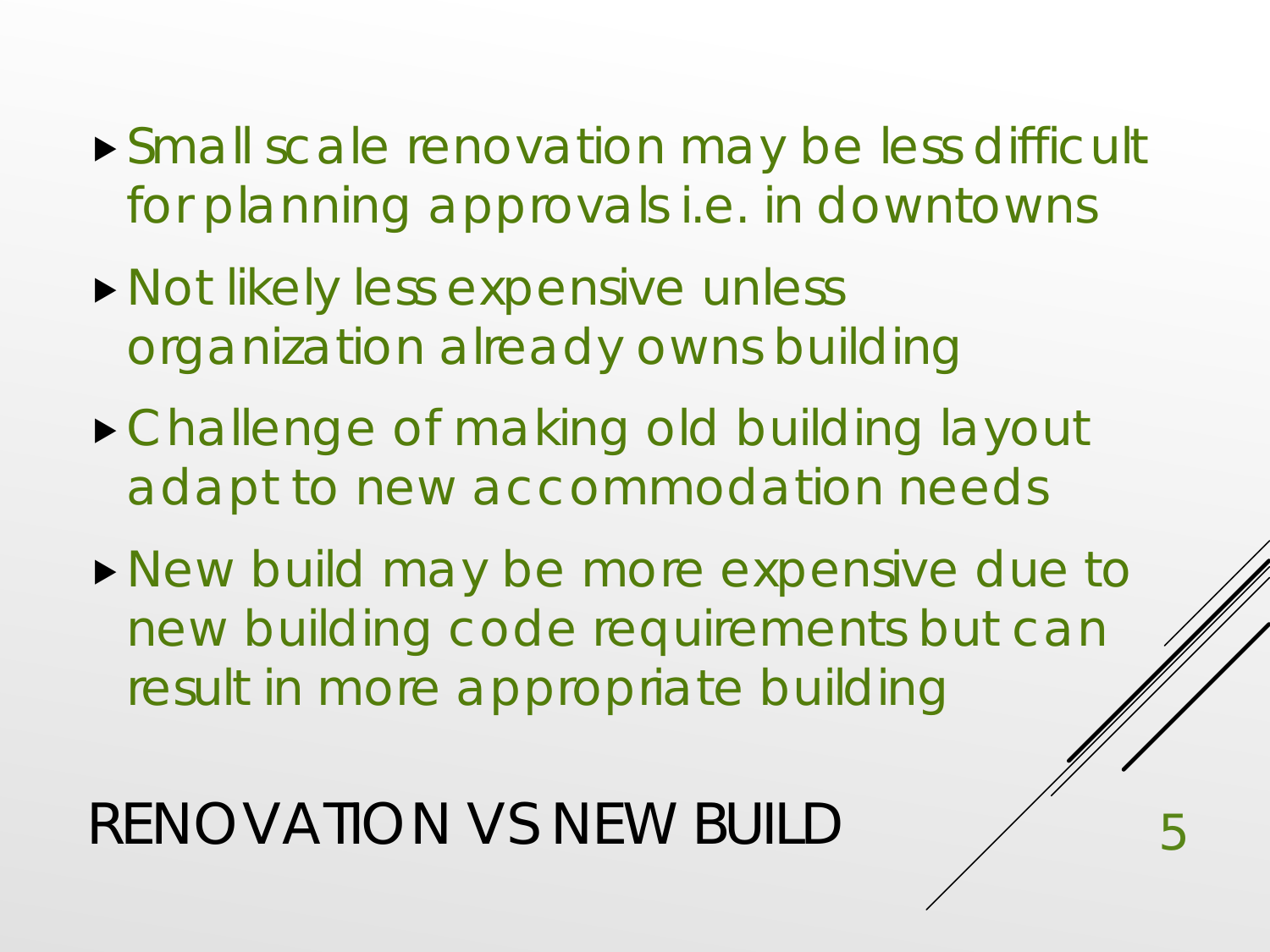| <b>CAPITAL BUDGET</b>                      |               |                              |
|--------------------------------------------|---------------|------------------------------|
| 1. Land & Property acquisition cost        | <b>Amount</b> | <b>Notes and Assumptions</b> |
| (a) Property Cost                          | 650,000       |                              |
| (b) Phase I and 11 ESA and RSC if required | 20,000        | <b>Estimate</b>              |
| (c) Geotechnical Report                    | 4,500         | <b>Estimate</b>              |
| (c) Legal Fees                             | 3,000         | <b>Estimate</b>              |
| (d) HST                                    | 88,023        |                              |
| (e) Land Transfer tax                      | 11,500        |                              |
| (f) Survey                                 | 3,500.00      | Need to update survey        |
| (g) Appraisal                              |               |                              |
| (h) Other - design drawings                |               |                              |
| Sub total property acquisition             | \$780,523     |                              |

## COSTS OF BUILDING RENTAL HOUSING – LAND AND RELATED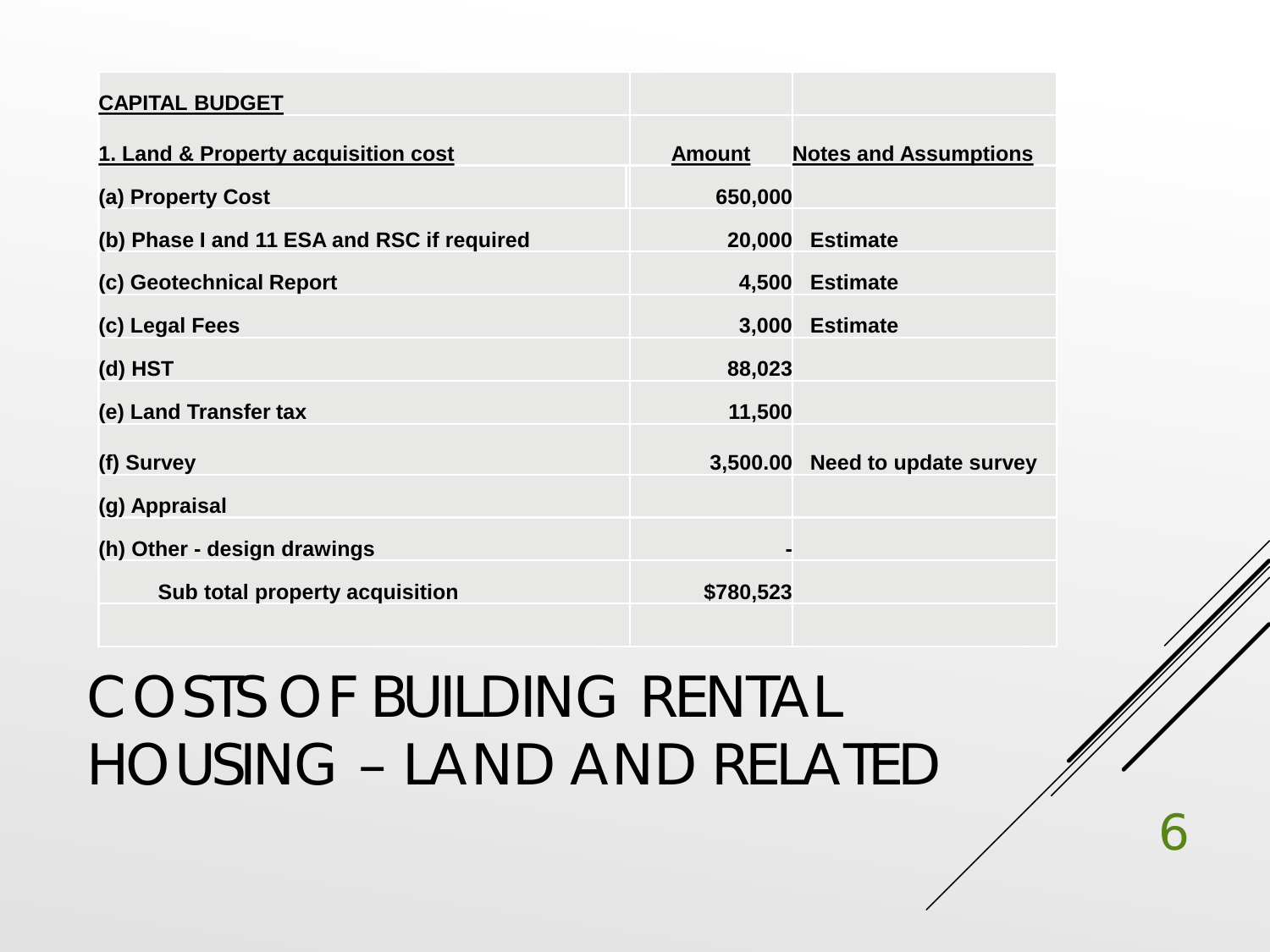| 2. Soft Costs                           |                           |             |                                                     |
|-----------------------------------------|---------------------------|-------------|-----------------------------------------------------|
| (a) Legal Fees (other than land)        |                           | 14,000      |                                                     |
|                                         |                           |             |                                                     |
| (b) Municipal approvals & permits       |                           |             |                                                     |
|                                         |                           |             |                                                     |
| <b>Planning Fees</b>                    |                           |             |                                                     |
|                                         |                           |             |                                                     |
| <b>Official Plan Amendment</b>          |                           |             | uncertain if needed                                 |
| <b>Zoning Amendment</b>                 |                           |             | \$8,000.00 \$8,000 Base Fee for Major Amendment     |
| <b>Site Plan Application</b>            |                           |             | \$6,500.00 \$4,000 Base Fee plus \$2,500 misc costs |
|                                         | <b>Planning Sub-Total</b> | \$14,500.00 |                                                     |
|                                         |                           |             |                                                     |
| <b>Development Charges</b>              |                           |             |                                                     |
| <b>City Development Charges</b>         |                           |             | 218,858 \$6,437 per unit                            |
| <b>Region Development Charges</b>       |                           |             | 199,444 \$5,866 per unit                            |
| <b>Parkland Fees</b>                    |                           |             | 32,500 Estimate: 5% of Property Assessment          |
| <b>Education Board Fees</b>             |                           |             | 57,494 \$1,691 per unit                             |
|                                         |                           |             |                                                     |
| <b>Building permit fees</b>             |                           |             | \$35,784.00 \$1.26 per sq. ft.                      |
|                                         |                           |             |                                                     |
| (c) Consultants                         |                           |             |                                                     |
|                                         |                           |             |                                                     |
| Planner/ Development consultants        |                           |             | \$94,197 1.8% of Construction Cost                  |
| Architects, mechanical, electrical      |                           |             | \$159,040 3.5% of Construction Cost                 |
| Landscape                               |                           |             | \$0 Incl. in architect fees                         |
| <b>Other Costs</b>                      |                           |             | \$0 Costs                                           |
| Quantity Surveyor                       |                           |             | \$15,300 Estimated Cost                             |
|                                         |                           |             |                                                     |
| (d) Mortgage Insurance fees             |                           |             | \$6,800 \$200 per unit                              |
| (e) Interest during Construction        |                           |             | \$32,000 Estimated                                  |
| (f) Insurance during Construction       |                           |             | \$9,000 Estimated                                   |
| (g) Taxes during construction           |                           | \$13,000    |                                                     |
| (h) One year bus pass for all residents |                           | \$24,480    |                                                     |
| (i) Government Signage                  |                           | \$600       |                                                     |
| (j) HST                                 |                           | \$34,741    |                                                     |
| (k) Other Soft Costs                    |                           |             | \$16,000 \$10,000 operating loss                    |
|                                         | Sub total soft costs      | \$992,237   |                                                     |

## SOFT COSTS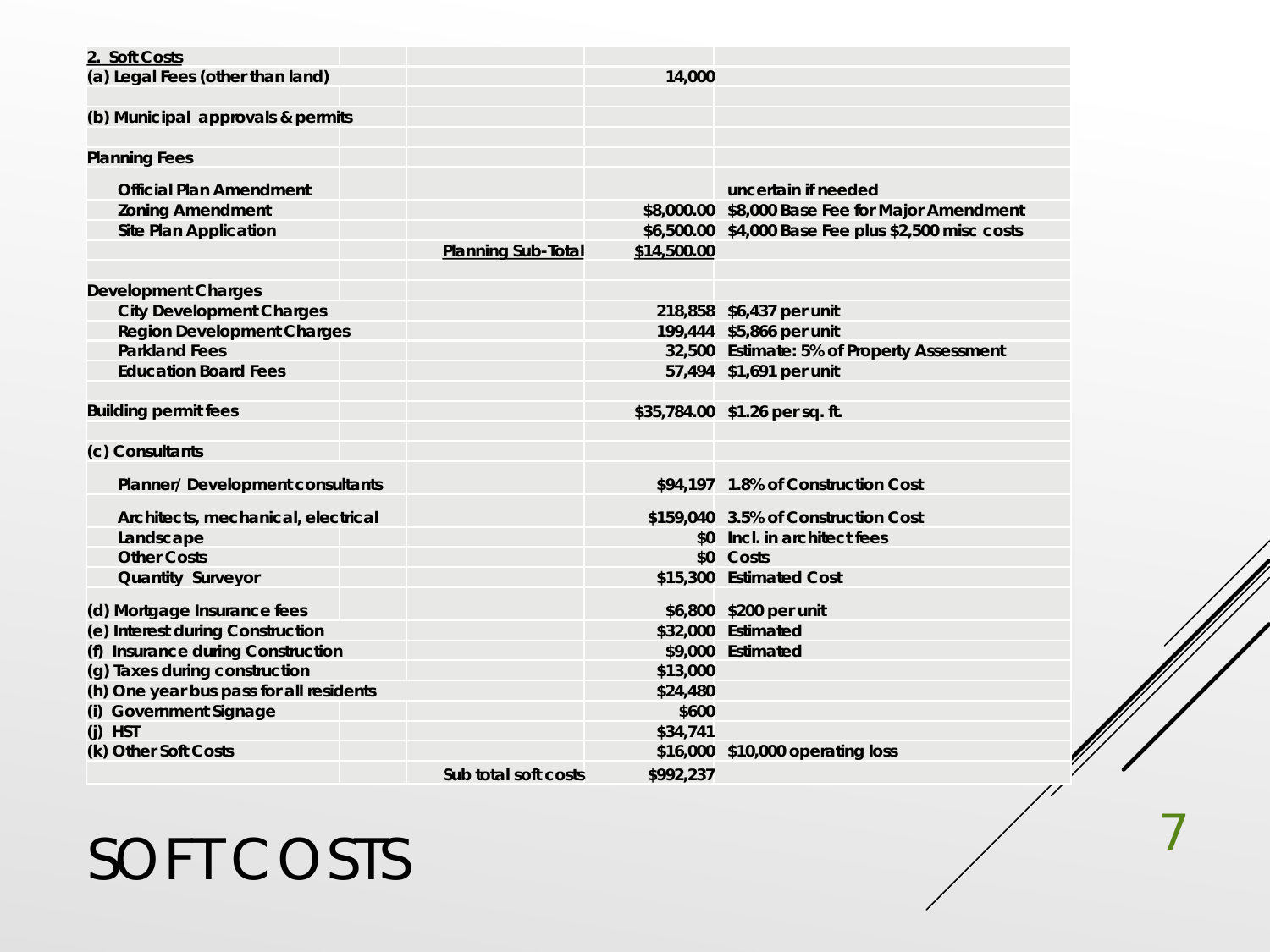

# MICHAEL HOUSE - GUELPH 8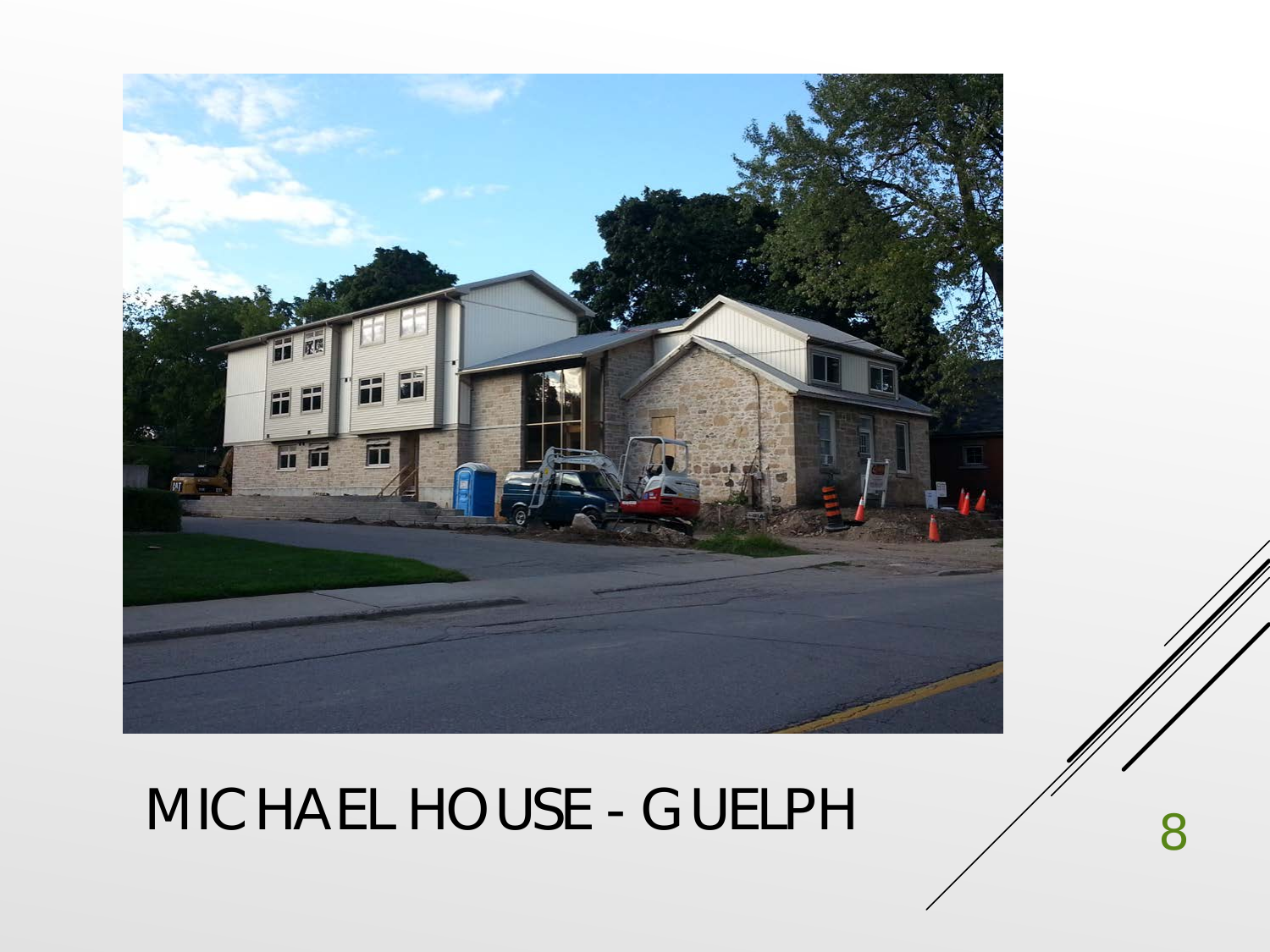- Municipal Incentives by way of rebate
- Municipal portion of Development Charges, Parkland Dedication and site plan fees
- Affordable Reserve fund
- City currently developing policy on incentives

GUELPH - IAH FUNDING + MUNICIPAL INCENTIVES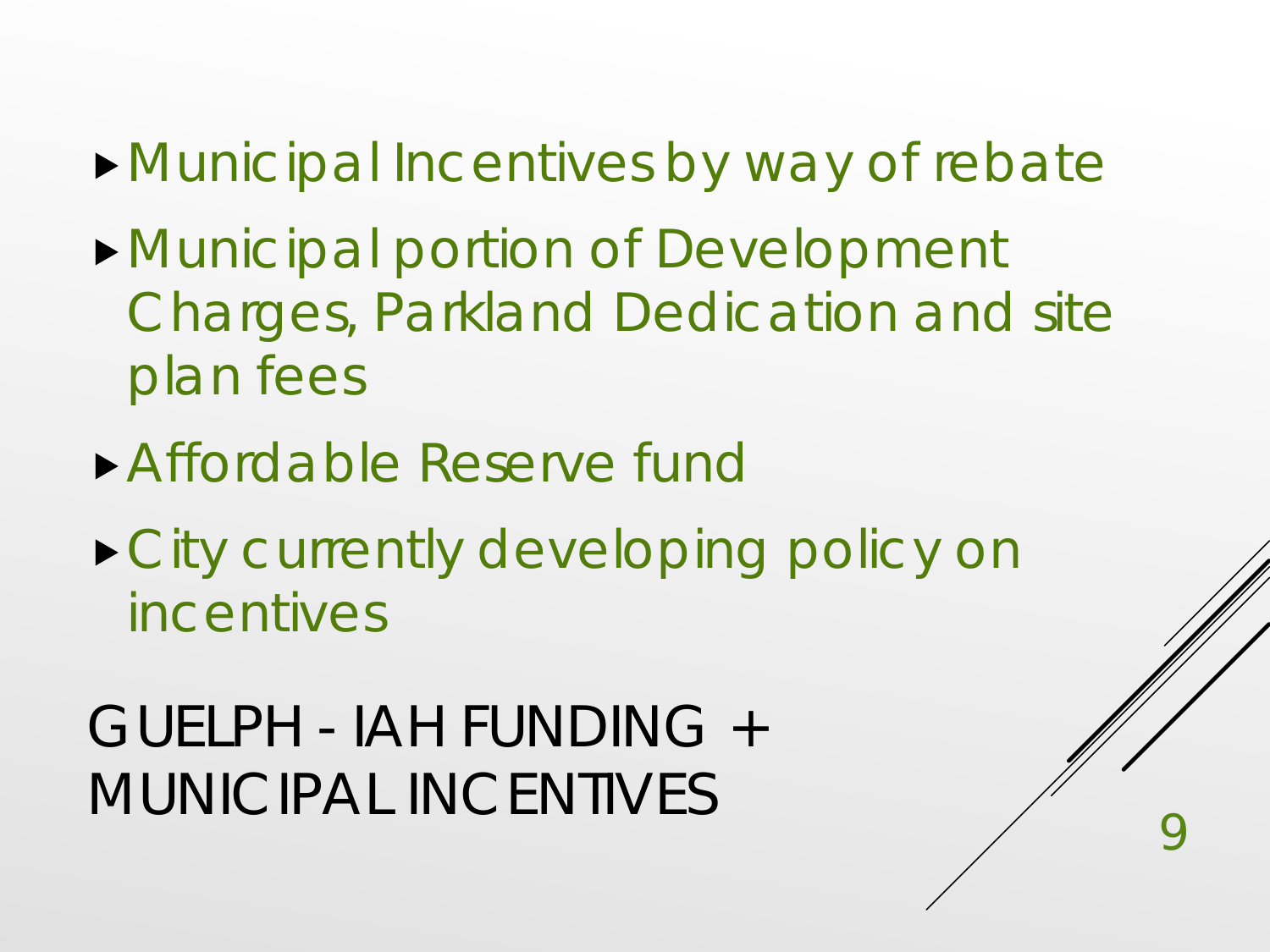| <b>3. Construction</b>             |                      |                                             |
|------------------------------------|----------------------|---------------------------------------------|
|                                    |                      |                                             |
| (a) Construction                   |                      | \$4,544,000.00 Cost @ \$160 per square foot |
| (b) Site Servicing                 | \$60,000.00 Estimate |                                             |
| (c) Stoves & Refrigerators         |                      | 34,000 \$500 each excluding HST             |
|                                    |                      |                                             |
| (d) Furnishings & Equipment        |                      | - None required                             |
| (e) Surface Parking                |                      | - incl. in construction                     |
| (h) Landscaping                    |                      | - incl. in construction                     |
|                                    |                      |                                             |
| (i) HST effective rate of $13.0\%$ | 595,140              |                                             |
| (j) Other                          | ь                    |                                             |
|                                    |                      |                                             |
| (k) Contingency                    |                      | 227,200 5% of the construction cost         |
|                                    |                      |                                             |
| <b>Subtotal</b>                    | \$5,460,340          |                                             |

## HARD COSTS

10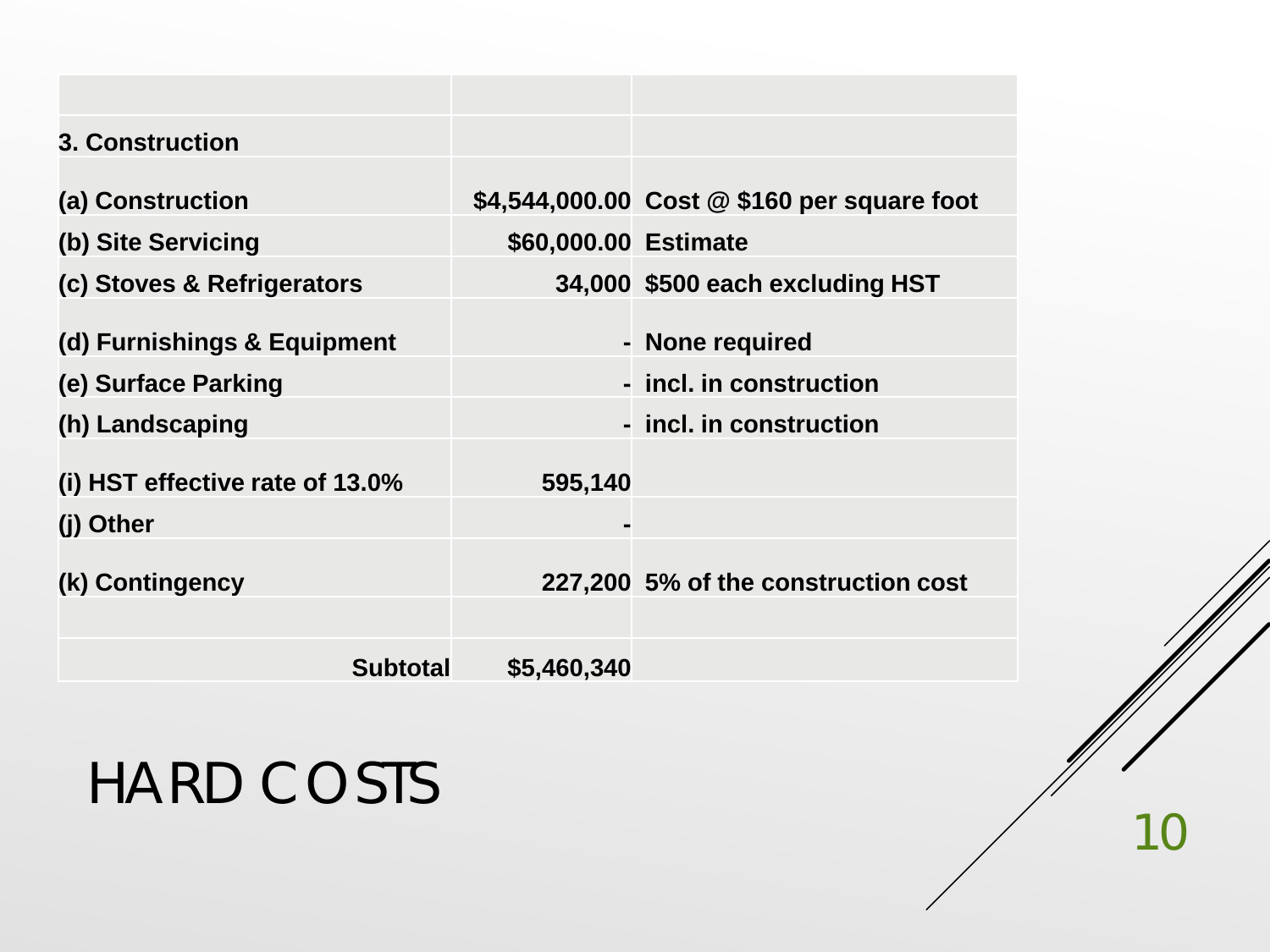- ▶ Difficult to estimate initially
	- Hydro pole relocation
	- ▶ Changes related to location of transformer
	- **Upgrades to water and sewage pipes**

 Municipal fees/municipal cost recovery related to site servicing

### SITE SERVICING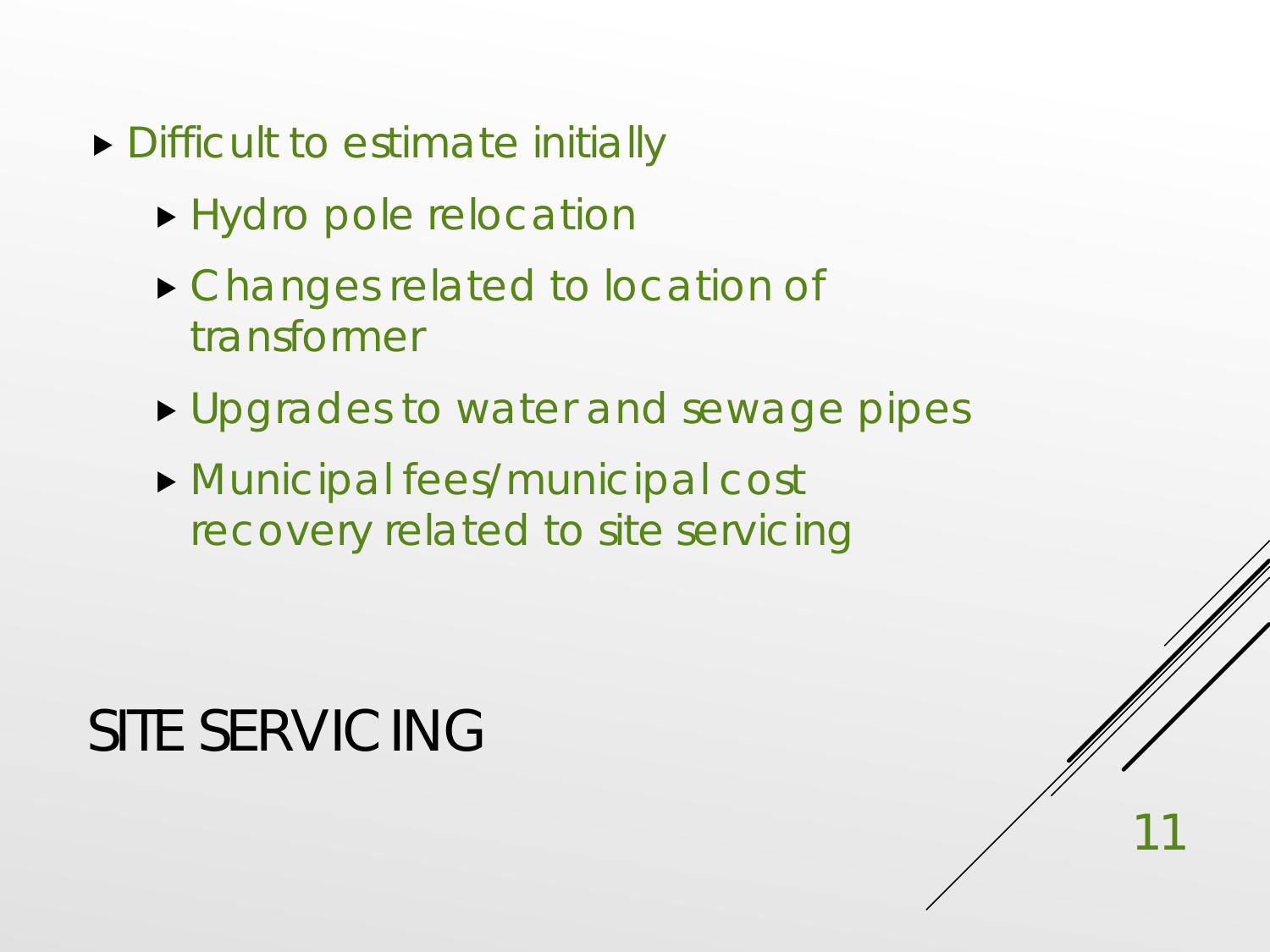

## INNERKIP: CISTERNS AND COUNTY SEWAGE CAPACITY FEES 12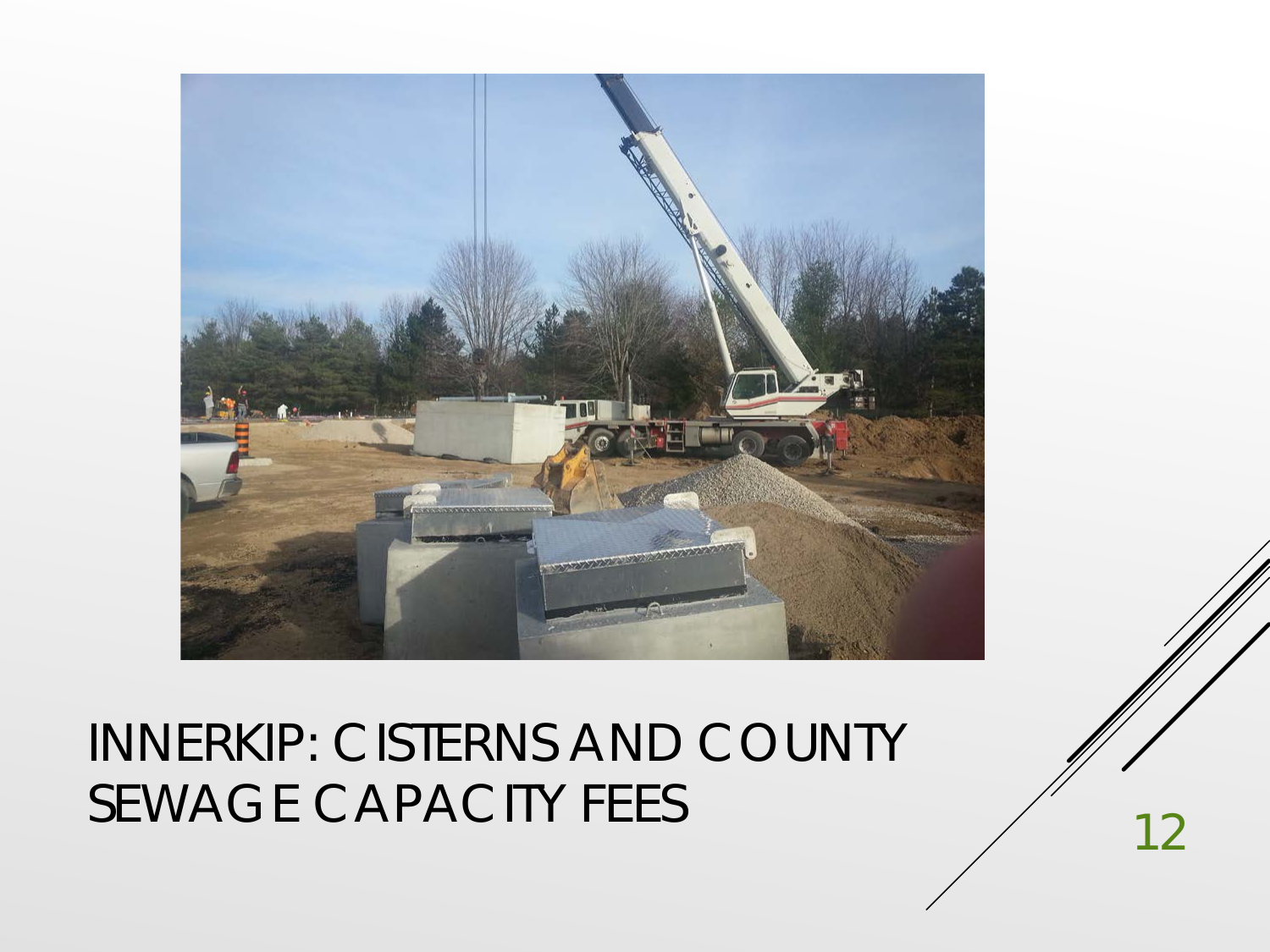| \$0.00               |                                                     |
|----------------------|-----------------------------------------------------|
|                      | \$418,302.00 Includes Municipal Development Charges |
|                      | \$4,250,000 \$125,000 per unit (34 units)           |
|                      |                                                     |
|                      | \$576,083.46 82% Rebate                             |
| \$225,000.00         |                                                     |
| \$5,469,385.46       |                                                     |
| <b>Proposed Loan</b> |                                                     |
|                      |                                                     |
| Total mortgage       |                                                     |
|                      | \$7,221,600<br>$-$1,752,215$<br>$-$1,752,214.81$    |

# EQUITY TOTAL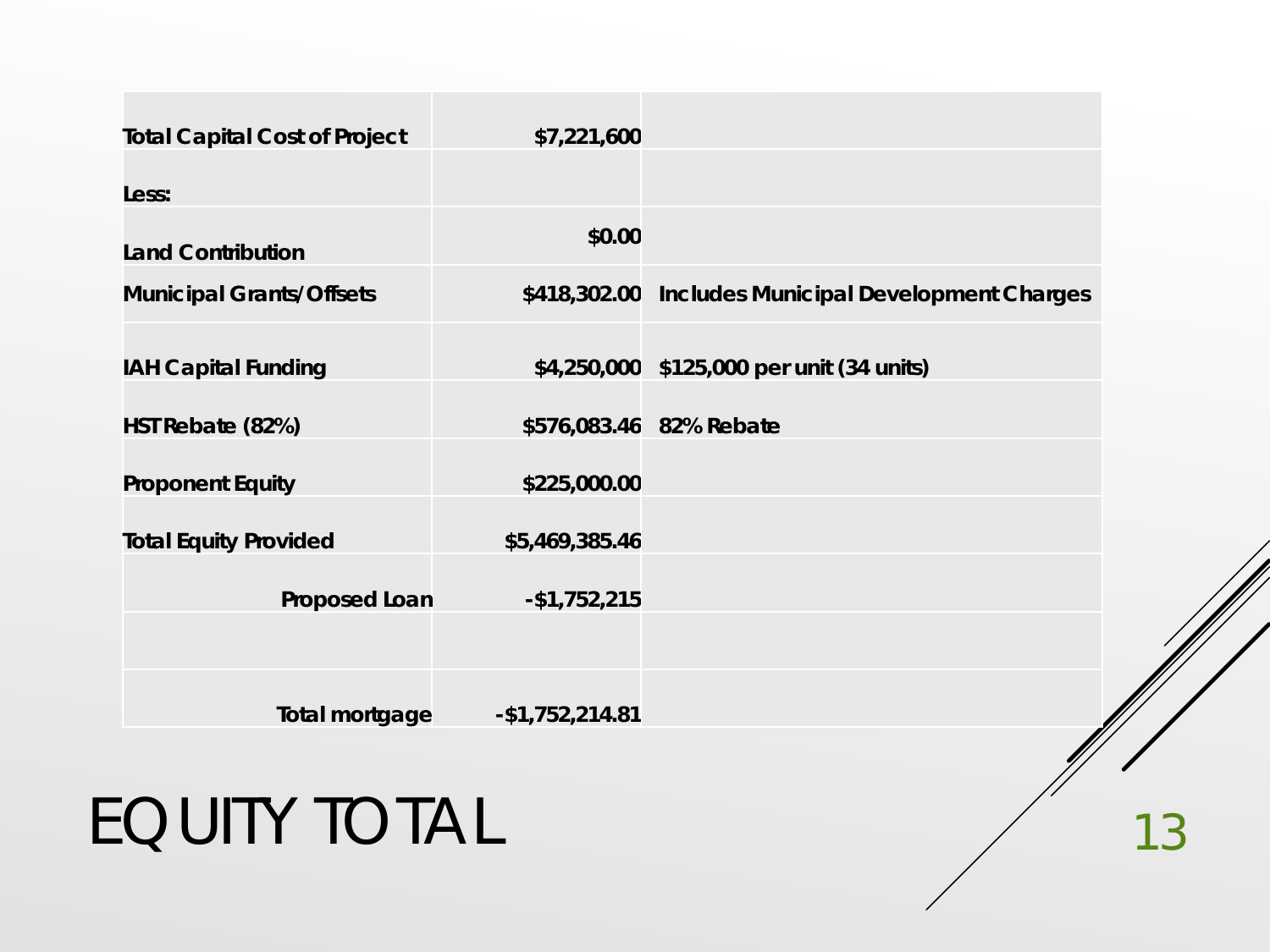Apply for HST Municipal Status – ideally in monthly not annual rebates

14

 Otherwise will have a significant negative impact on cash flow

### HST REBATE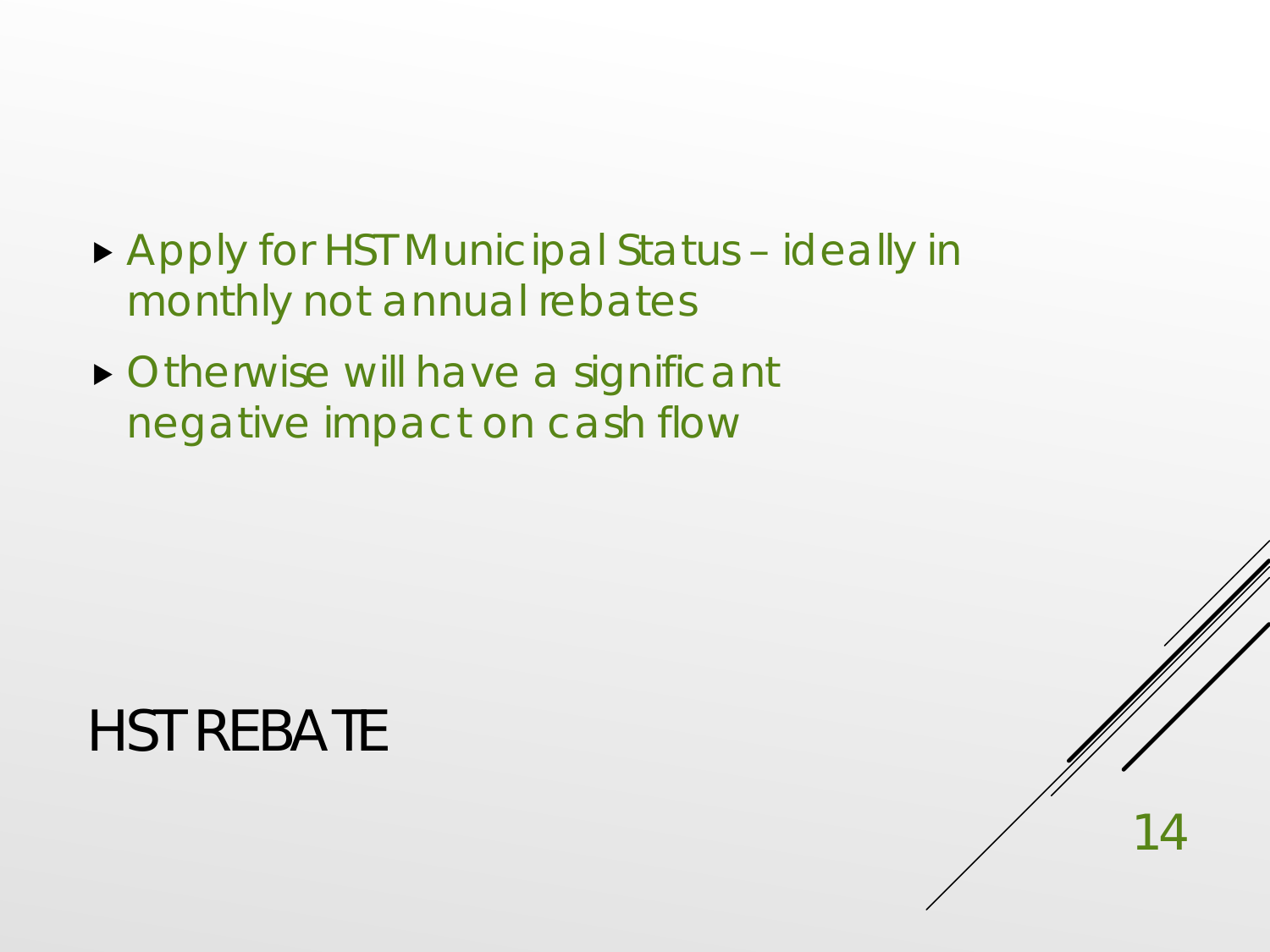| <b>Projected Income Statement</b> |                      |                           |           |                                |  |
|-----------------------------------|----------------------|---------------------------|-----------|--------------------------------|--|
|                                   |                      | <b>Annual Amt.</b>        |           |                                |  |
| Revenue                           |                      |                           |           |                                |  |
| 1 Bedroom @ \$489                 |                      | $\boldsymbol{\mathsf{s}}$ |           | 82,152 14 units at 60% of AMR  |  |
| 1 Bedroom @ \$652                 |                      | \$                        |           | 125,184 16 units at 80% of AMR |  |
| 2 Bedroom @ \$780                 |                      | $\boldsymbol{\mathsf{S}}$ |           | 37,440 4 units at 80% of AMR   |  |
| <b>Parking</b>                    |                      | \$                        |           | 5,100 16*12*25                 |  |
| Laundry                           |                      | $\boldsymbol{\mathsf{S}}$ | 6,000     |                                |  |
|                                   |                      |                           |           |                                |  |
|                                   | <b>Gross Revenue</b> |                           | \$255,876 |                                |  |
| Less: Vacancy<br>Allowance @ 3%   |                      |                           | \$7,676   |                                |  |
|                                   |                      |                           |           |                                |  |
|                                   | <b>Net Revenue</b>   |                           | \$248,200 |                                |  |

INCOME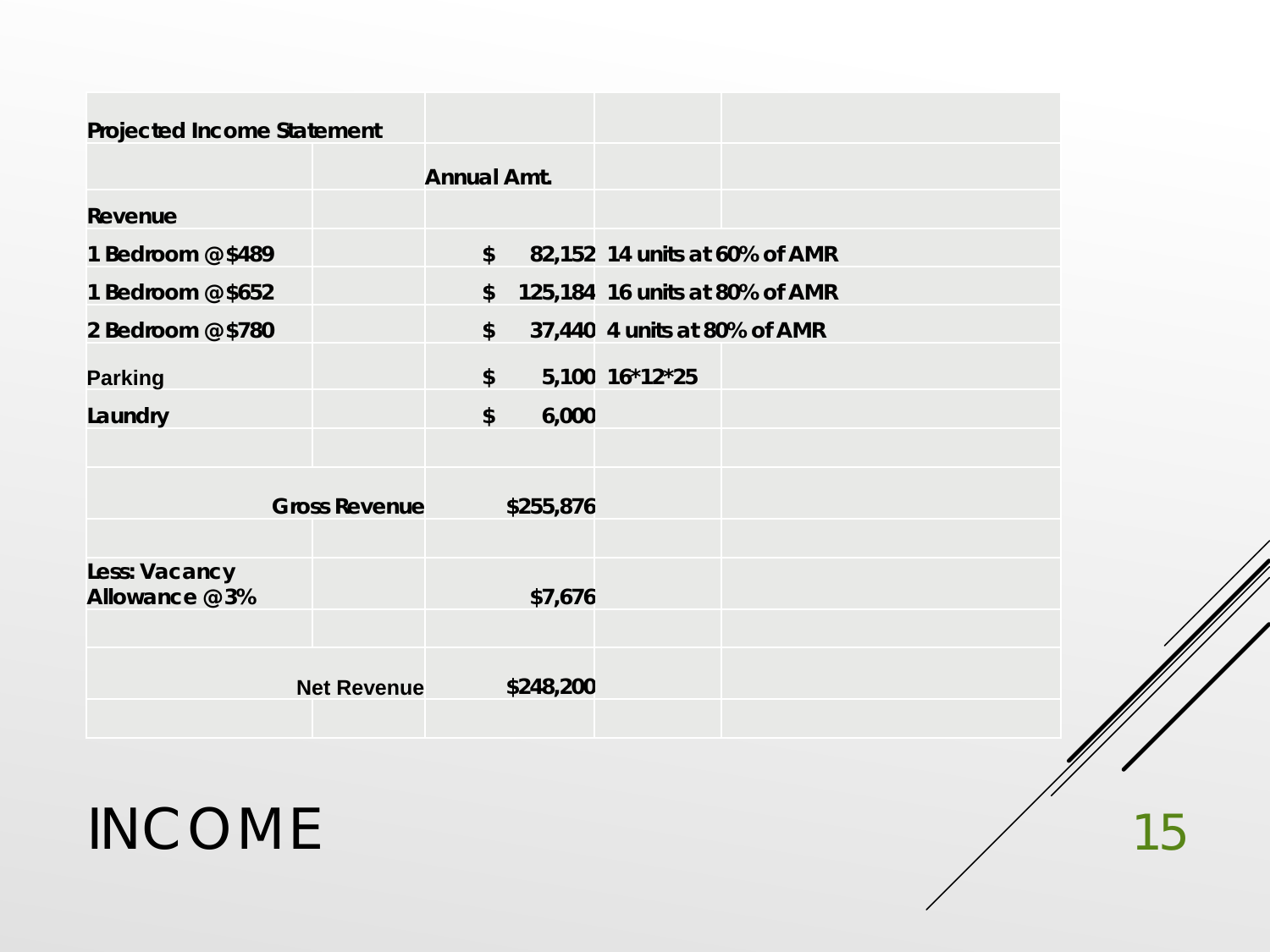| <b>Expenditure</b>                  |         |                                                               |
|-------------------------------------|---------|---------------------------------------------------------------|
| Hydro                               |         | 18,360 hydro at \$45 per month                                |
| Heating                             |         | 26,520 included in rent - estimated @ \$65 per unit per month |
| Water                               |         | 14,280 included in rent - estimated @ \$35 per unit per month |
| <b>Utilities Common Area</b>        |         | 3,600 \$300 a month for heating/cooling, electrical           |
| <b>Maintenance</b>                  |         | 20,400 \$600 a unit                                           |
| Garbage                             |         | 2,160 Assumes \$180 per month                                 |
| Snow Removal                        |         | 750 Assumes \$150 per month for five months                   |
| Insurance/audit                     |         | 10,000 Estimate                                               |
| Legal, Banking, Office Costs        |         | 2,400 Assumes \$200 per month                                 |
| <b>Management fees</b>              |         | 12,794 5% of gross income                                     |
| <b>Municipal taxes</b>              |         | 35,700 \$1050 per unit                                        |
| Superintendent/security tenant      |         |                                                               |
| <b>Replacement Reserves</b>         | 10,235  | 4% of gross revenues                                          |
| Interest on Mortgage/Loan Repayment | 86,583  | \$1.752 m Mortgage with a 3.5% Int. Rate & 35 Amortization    |
|                                     |         |                                                               |
| <b>Total Operating Expenses</b>     | 243,782 |                                                               |
|                                     |         |                                                               |
| Annual surplus (shortfall)          | \$4,418 |                                                               |
|                                     |         | I                                                             |

### OPERATING BUDGET

16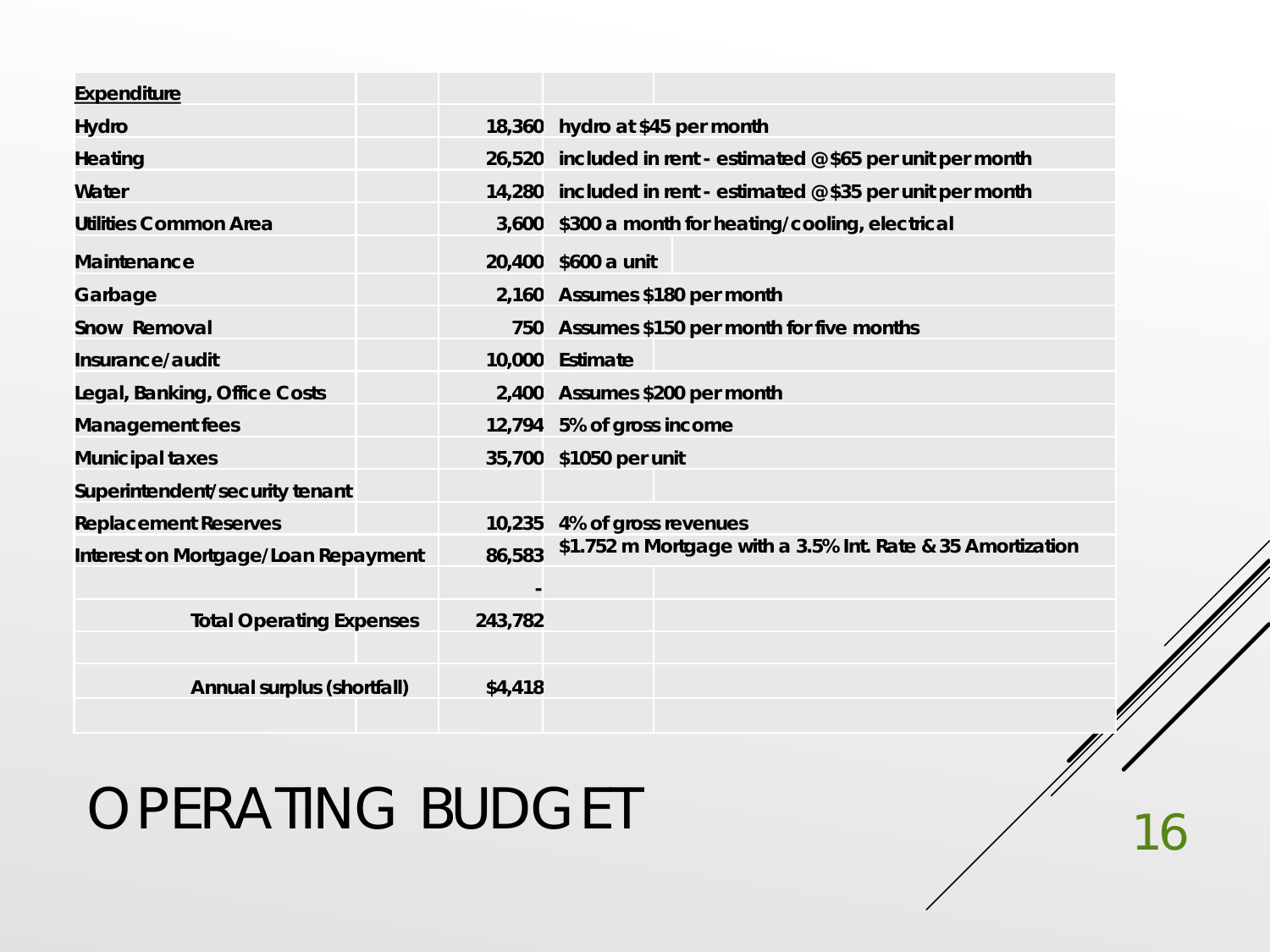- **Organization's financial position**
- Equity sources land, cash, fundraising capacity
	- **And ability to cash flow during development/construction**
- ▶ Organization capacity to take on a capital project
- Scale of proposed project
- Smaller projects don't necessarily mean less work

# WHERE TO START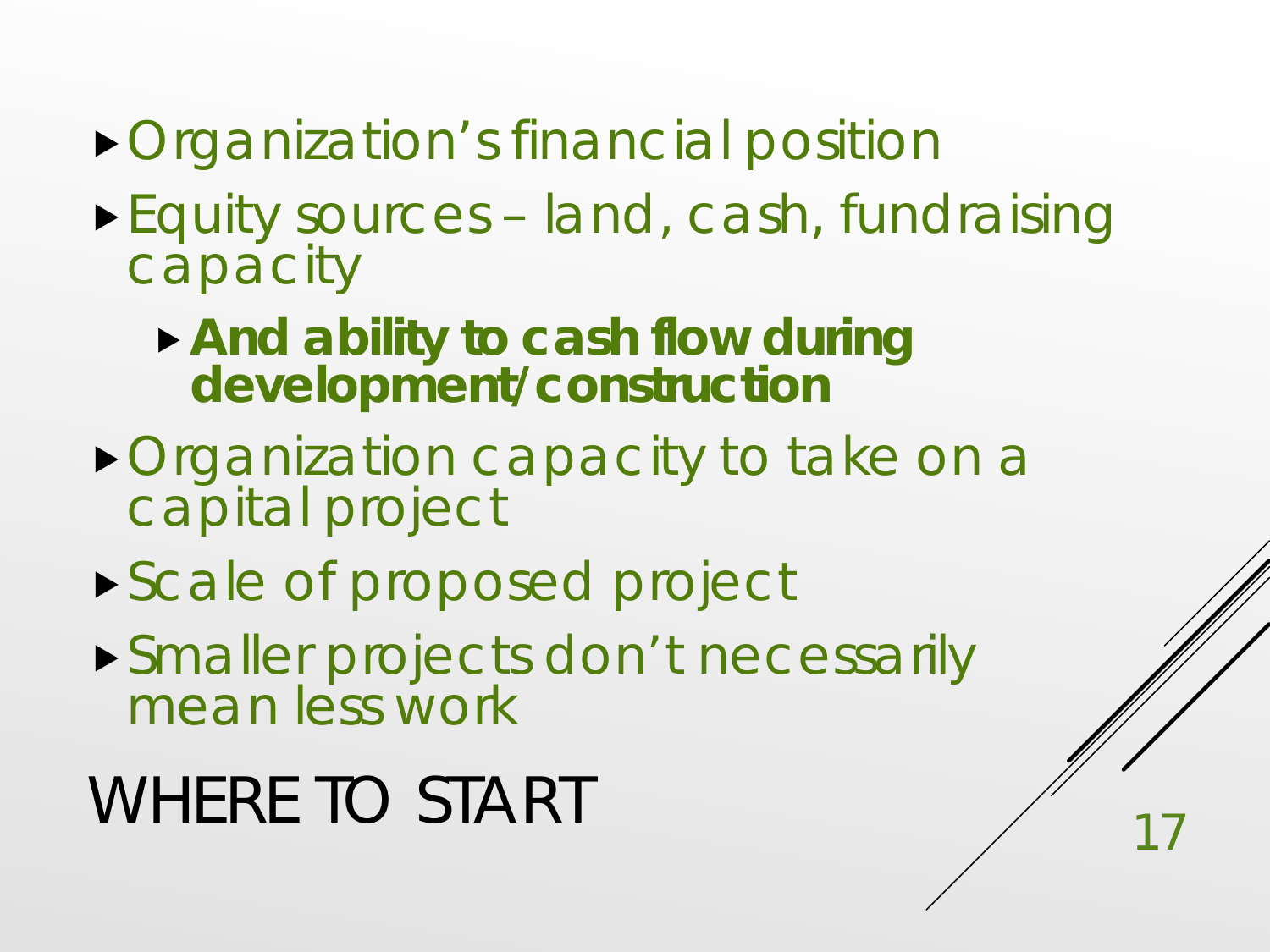- CMHC Seed Funds (\$10k grant + \$10K loan)
- Organization's equity
- CMHC PDF (if no IAH)

Prepare to spend some modest medium funds without certainty project will go ahead

18

PRECONSTRUCTION COSTS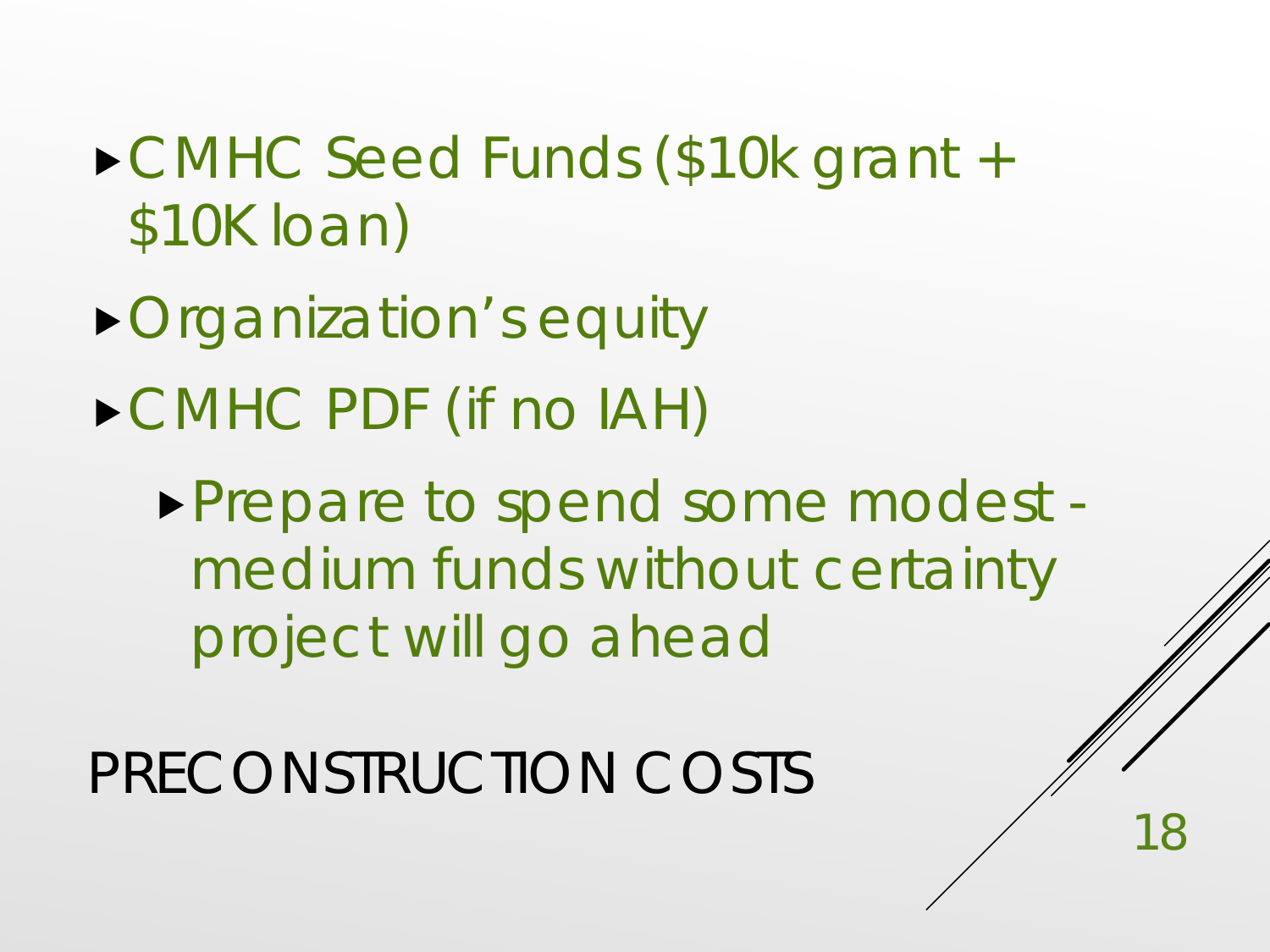

#### HERITAGE HURDLE - WHAT EXPENSES TO UNDERTAKE WHILE WAITING?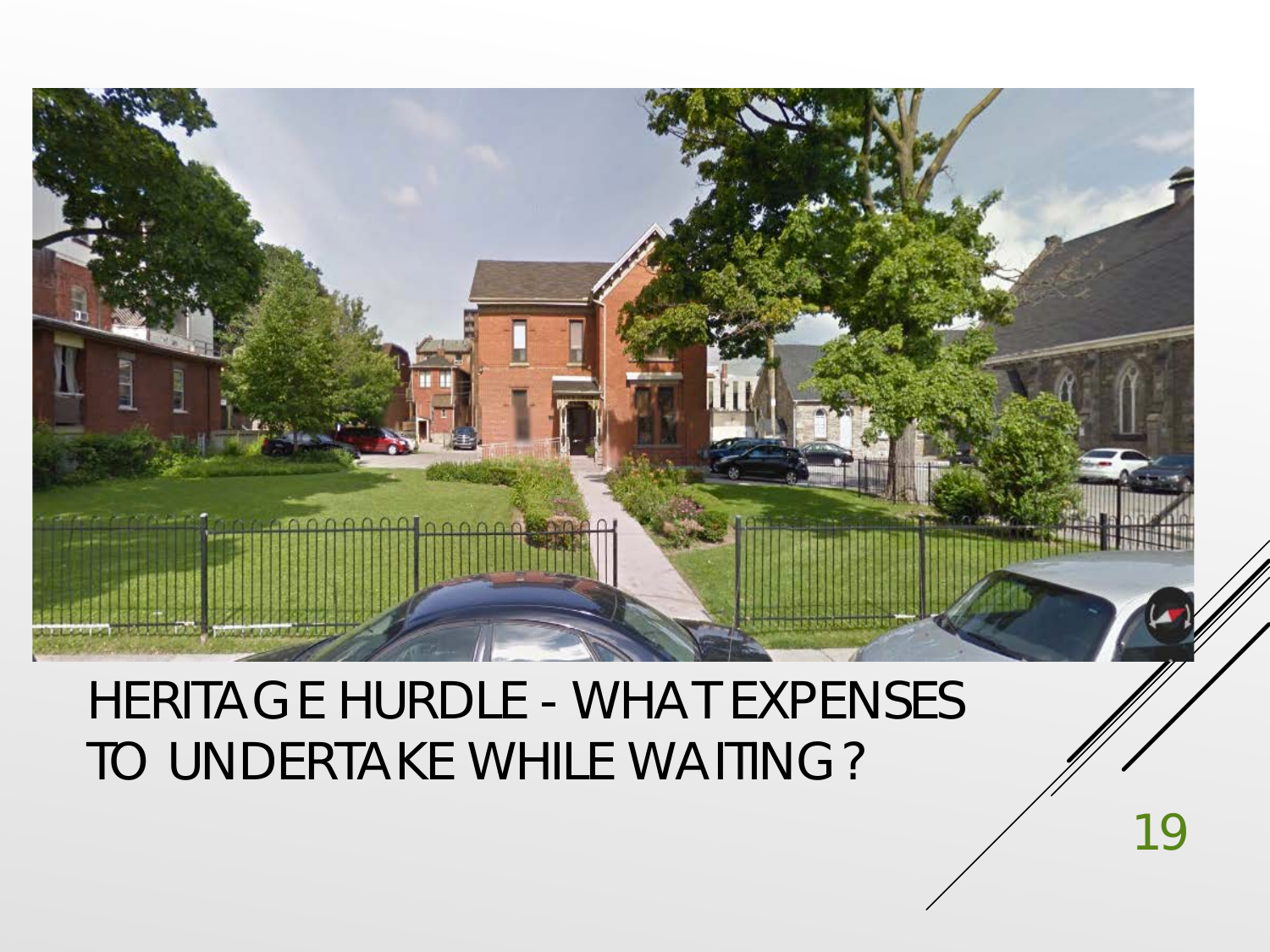Main Source for many projects:

- Federal/Provincial Investment in Affordable Housing (IAH) capital funding for new rental housing through Service Manager – up to \$150,000 per unit – Forgivable loan
- **Talk to Service Manager about funding** cycles and next proposal call

20

▶ Competitive process

WHAT FUNDING IS AVAILABLE?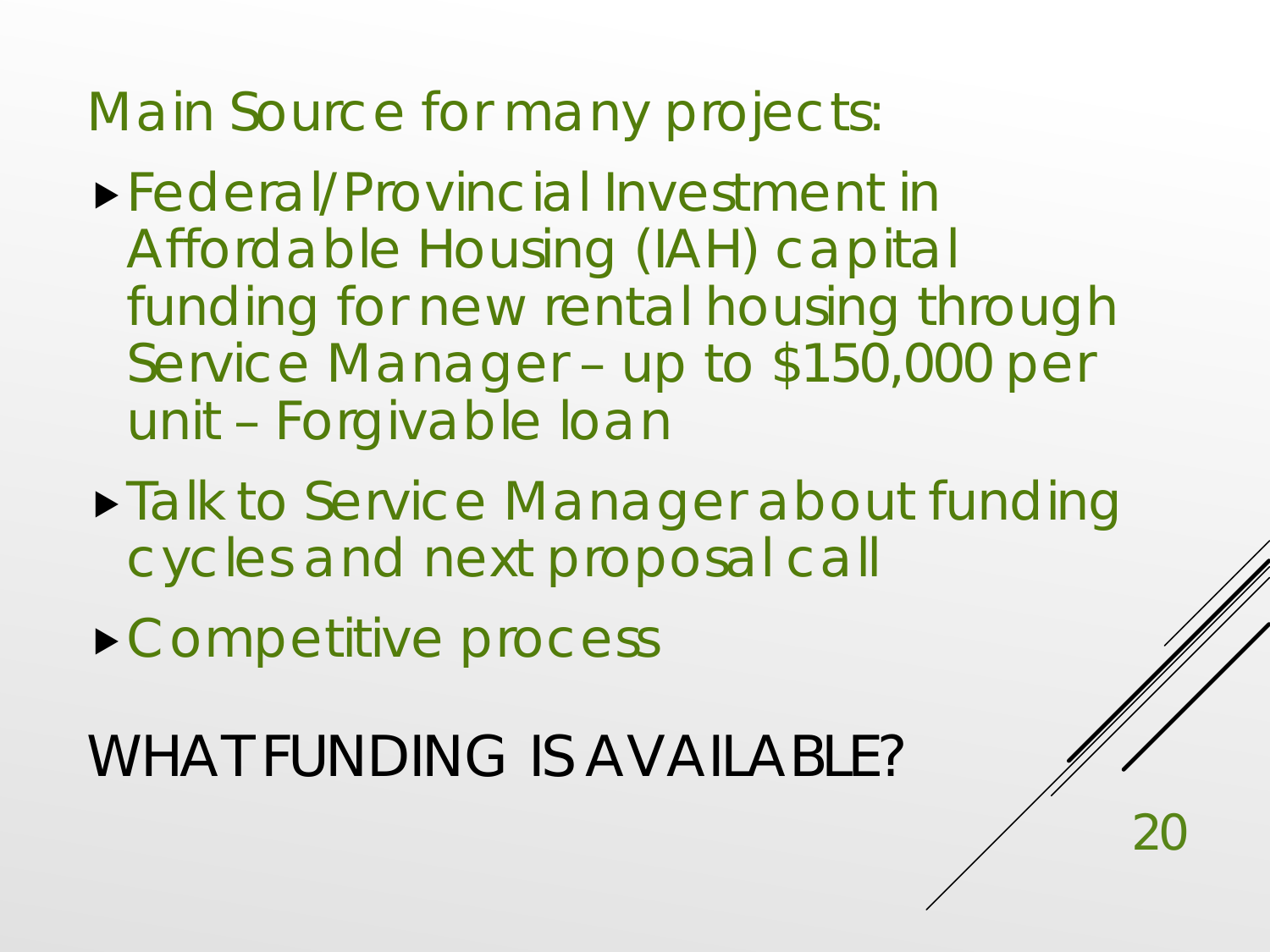- ▶ No funding flows until building permit is issued and construction begins (expect 3-4 weeks for processing)
- Initial flow of 50% of IAH
	- **How to cashflow until then?**
- ▶ Second payment (40%) at structural framing (expect a further 2-4 weeks for processing payment)

▶ Final 10% at end of 45 lien period (funds arrive approx./ two months after occupancy)

## IAH CASH FLOW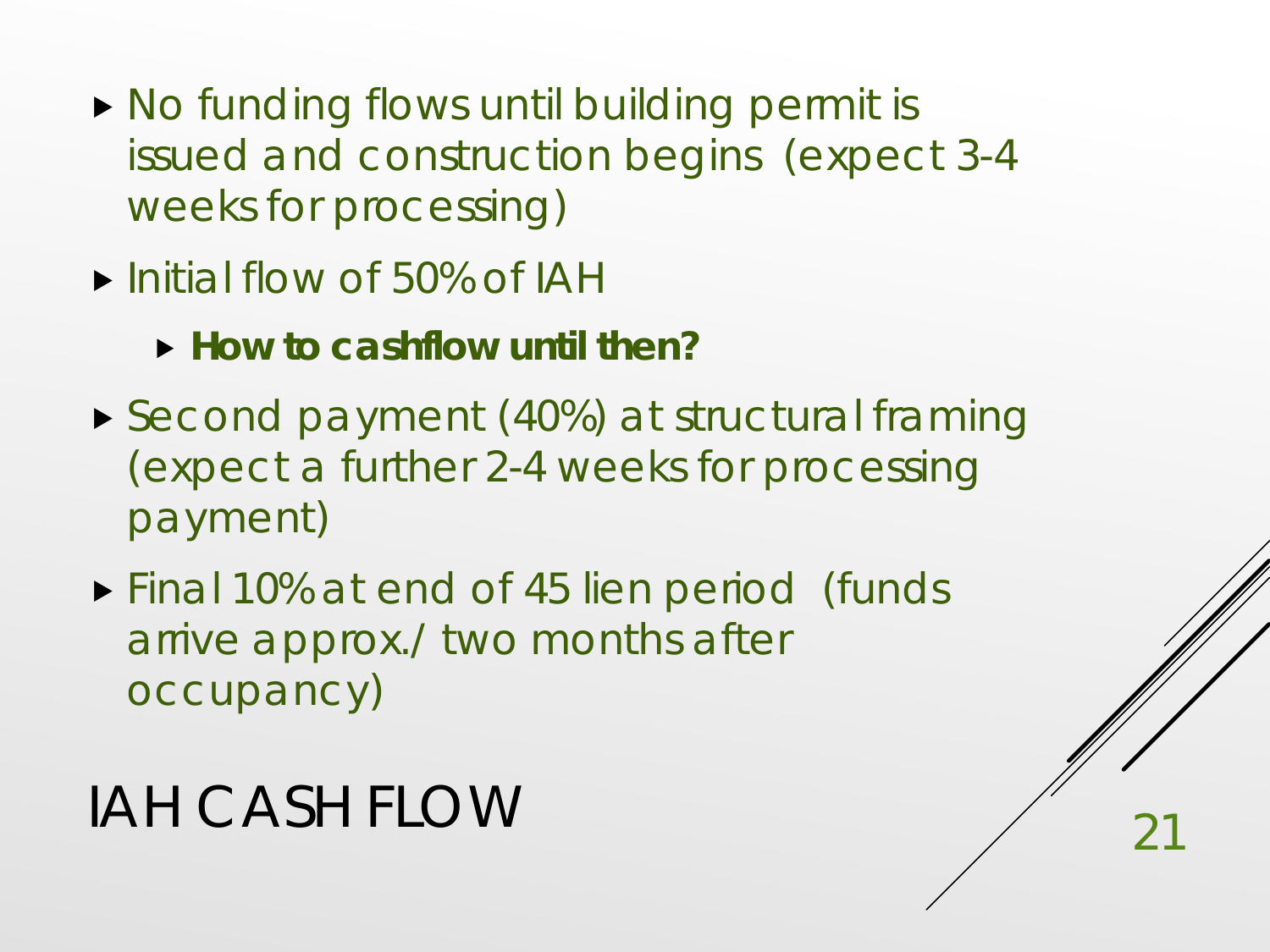#### Options for new development/renovations/land purchase:

- Banks/Credit Unions
- Infrastructure Ontario
- Social enterprise financing
	- ▶ Community Forward Fund (\$1 m or less)
	- Canadian Alternatives Investment Co- operative (\$500,000 or less)
	- **New Market Equity Funds**

## FINANCING OPTIONS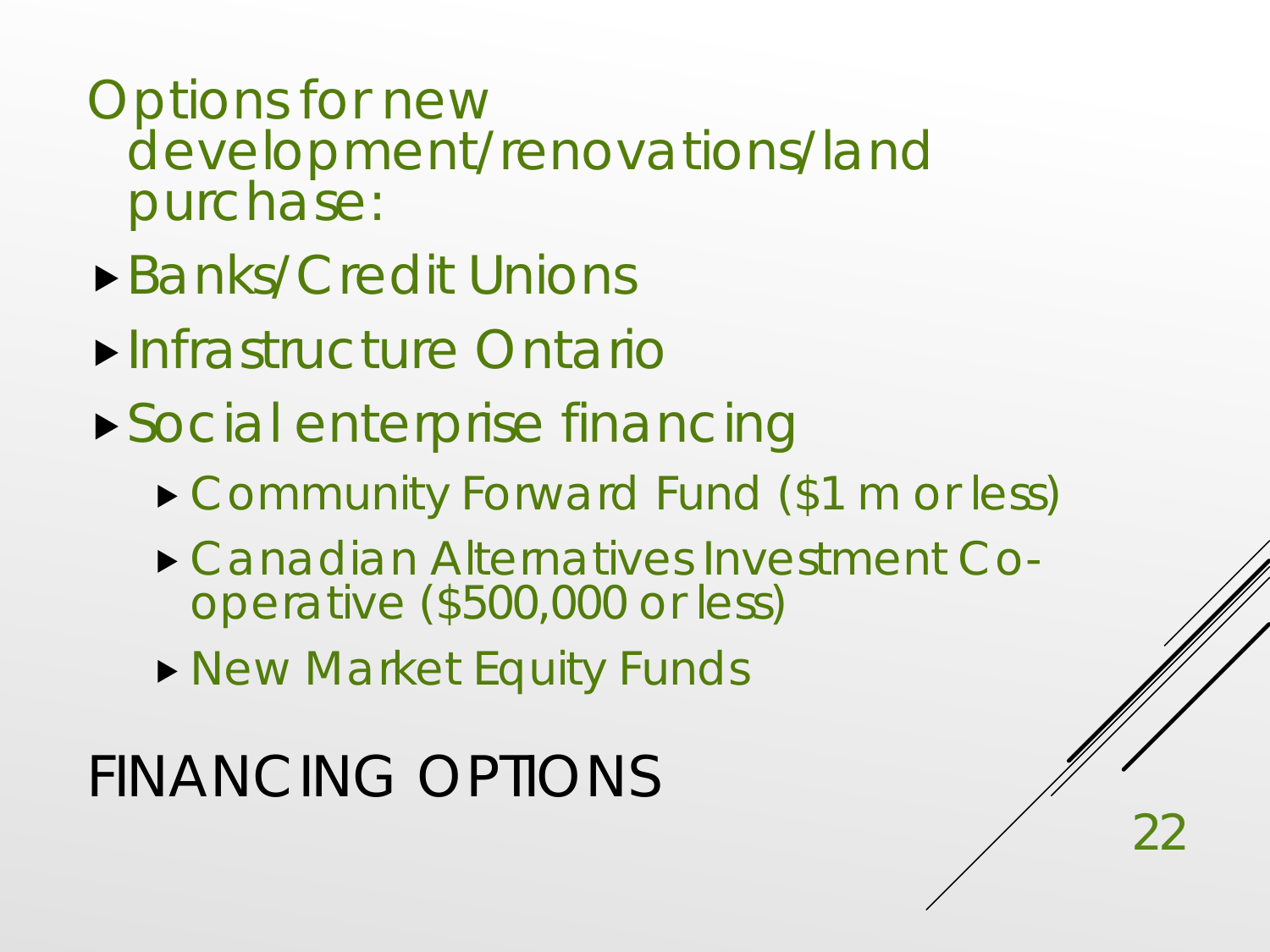Must show funders – governments, support service funders, potential donors and mortgage holder that all of the funding (capital and operating) will come together to ensure ongoing financial viability

Who is willing to be to be financially "first in"

### KEY CHALLENGE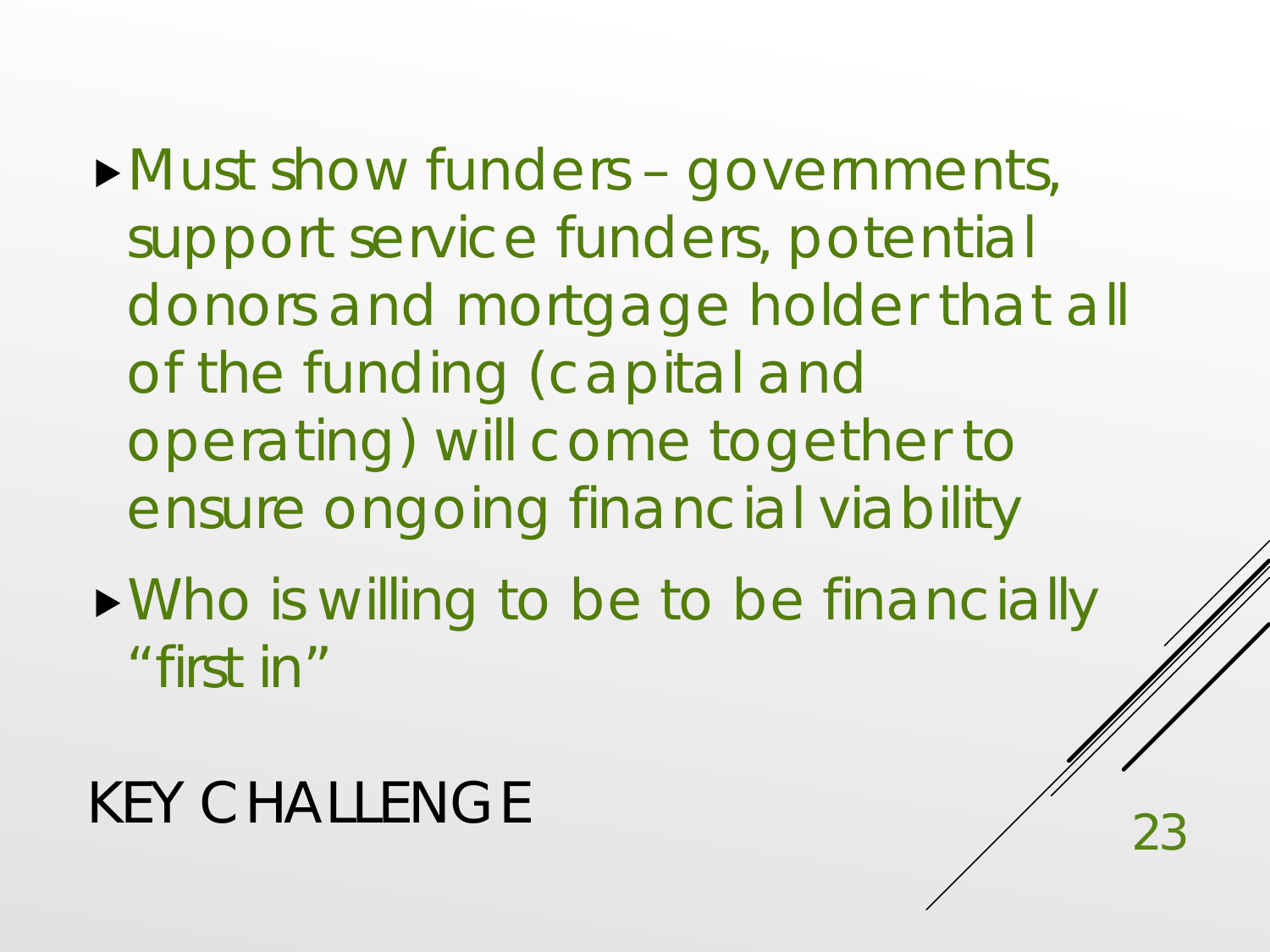

## SHORT TERM LOANS FOR LAND PURCHASES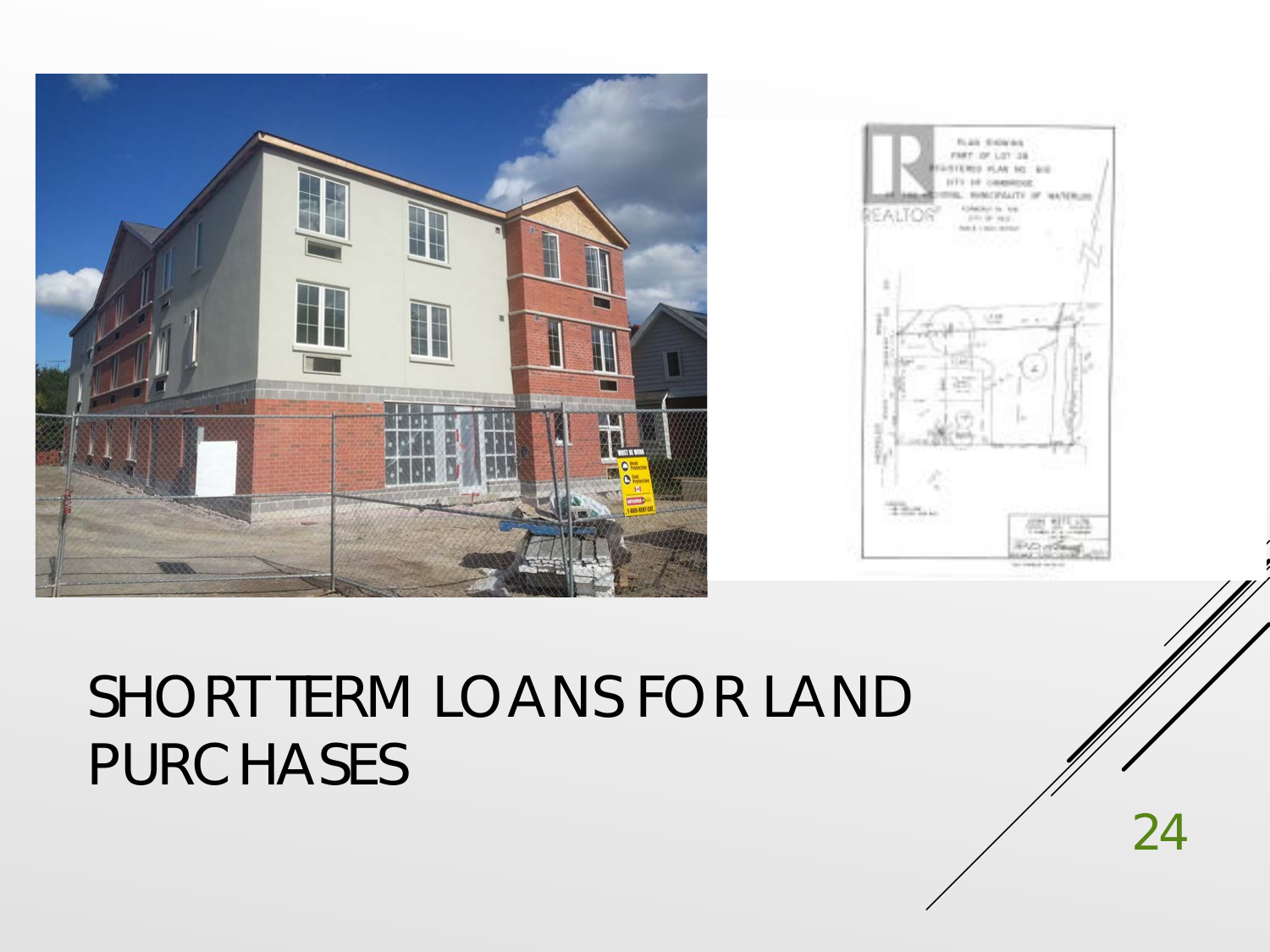- ▶ Interest Rate
- Corporate guarantees
- ▶ CMHC insurance required?
- When is initial construction draw
	- Will a quantity surveyor report be required first?
	- What equity must be already invested (including portion of IAH)

- **Legal and admin fees of lender**
- $\triangleright$  Timing of processing request, especially first draw

## CONSTRUCTION FINANCING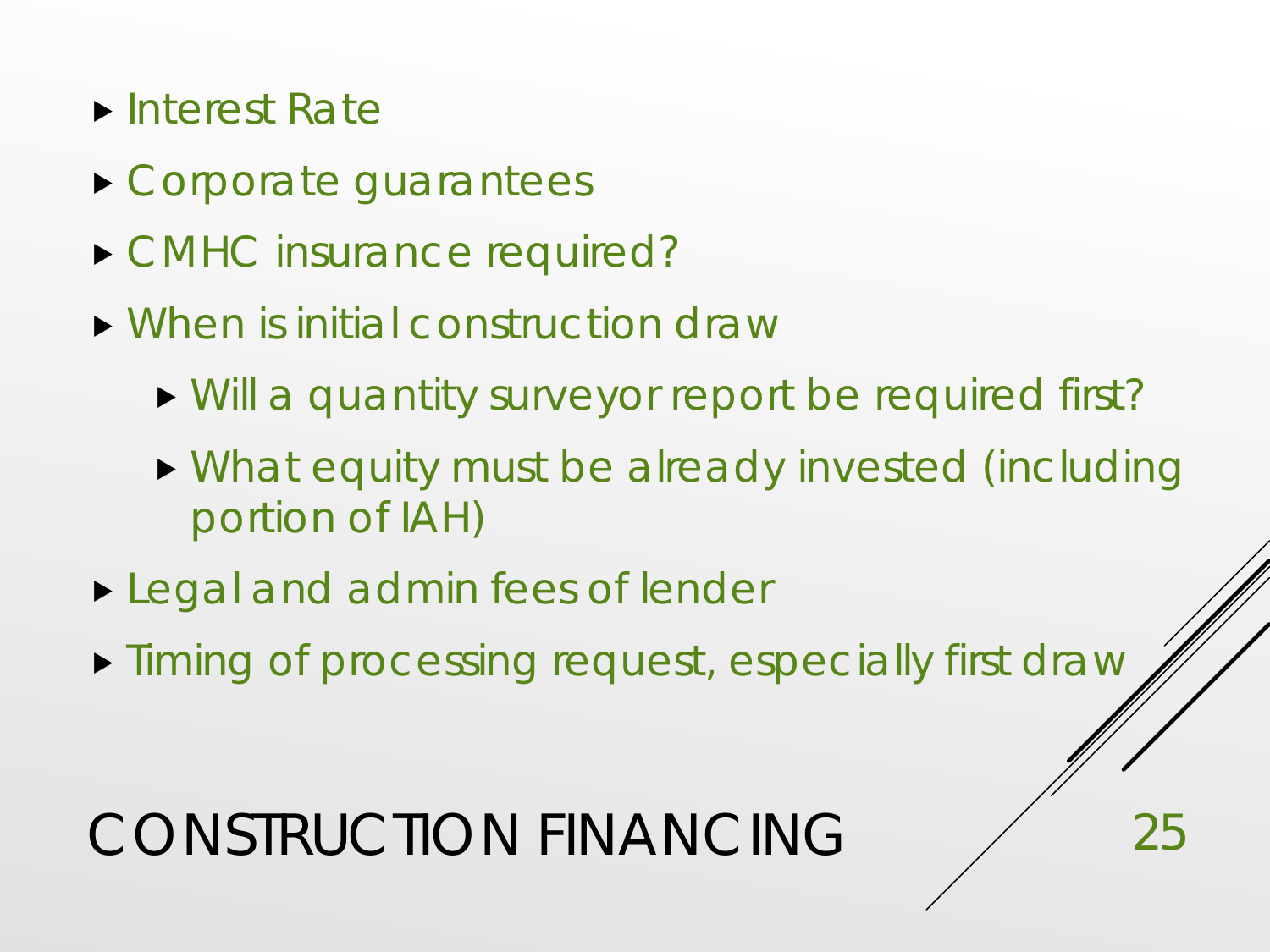#### **Interest rate**

- Term (how long to lock-in)
- Buying forward of rate
- Value of development in Bank's perspective is less than actual cost to develop/build
- Corporate guarantee
- ▶ CMHC insurance Fees and premiums

**Implications of being part of program** or having a municipal agreement

26

TAKE OUT MORTGAGE FINANCING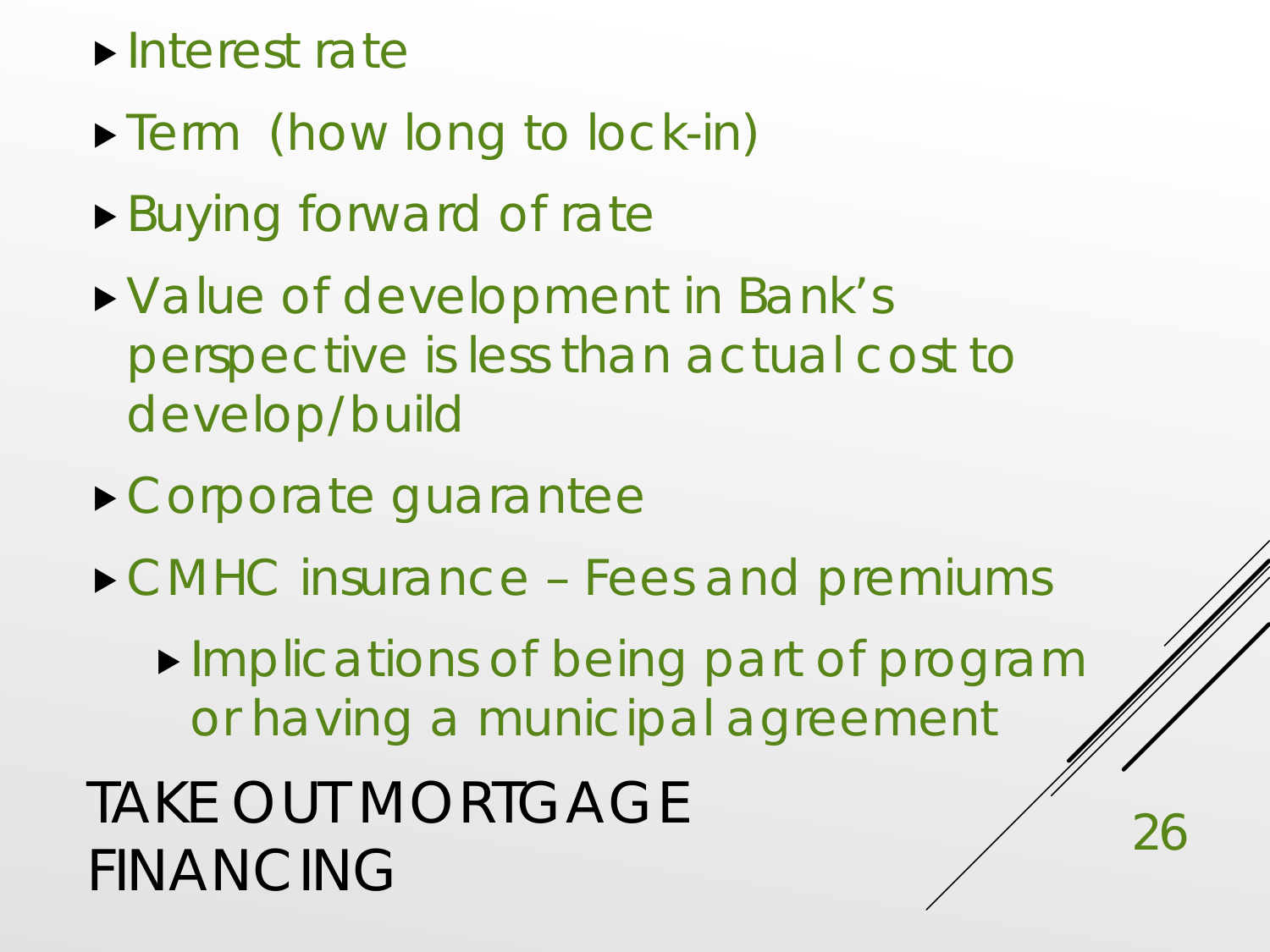

HCPM CAMBRIDGE – NOT NEEDING CONSTRUCTION FINANCING FUNDS UNTIL NEARING COMPLETION – RARE!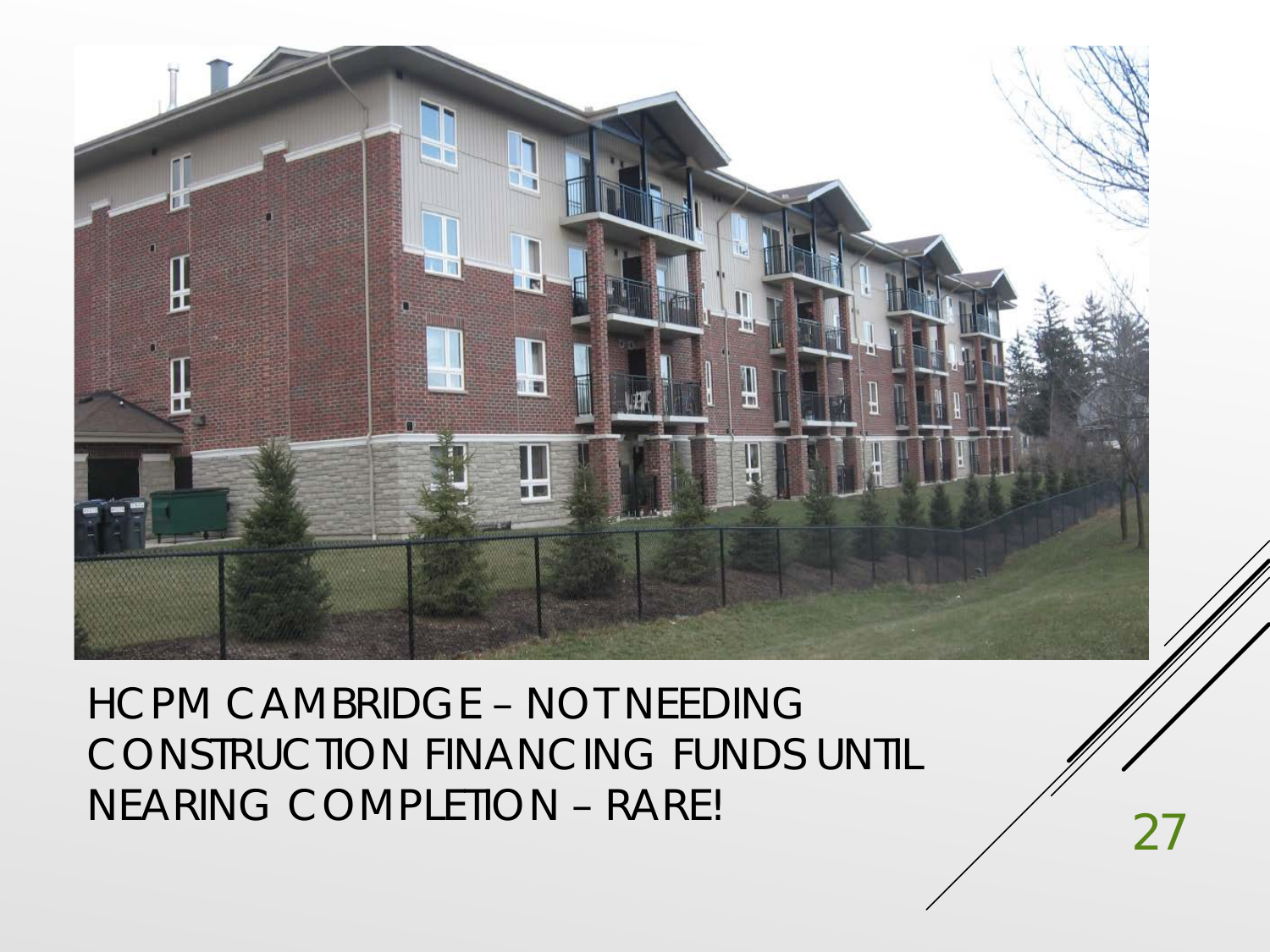- Different programs municipally
- ▶ Can be time consuming to complete application and ongoing reporting
- Some grants/loans will cover costs to complete the application
- ▶ Often need to apply before work is started. Timing can be an issue

ACCESSING OTHER FUNDING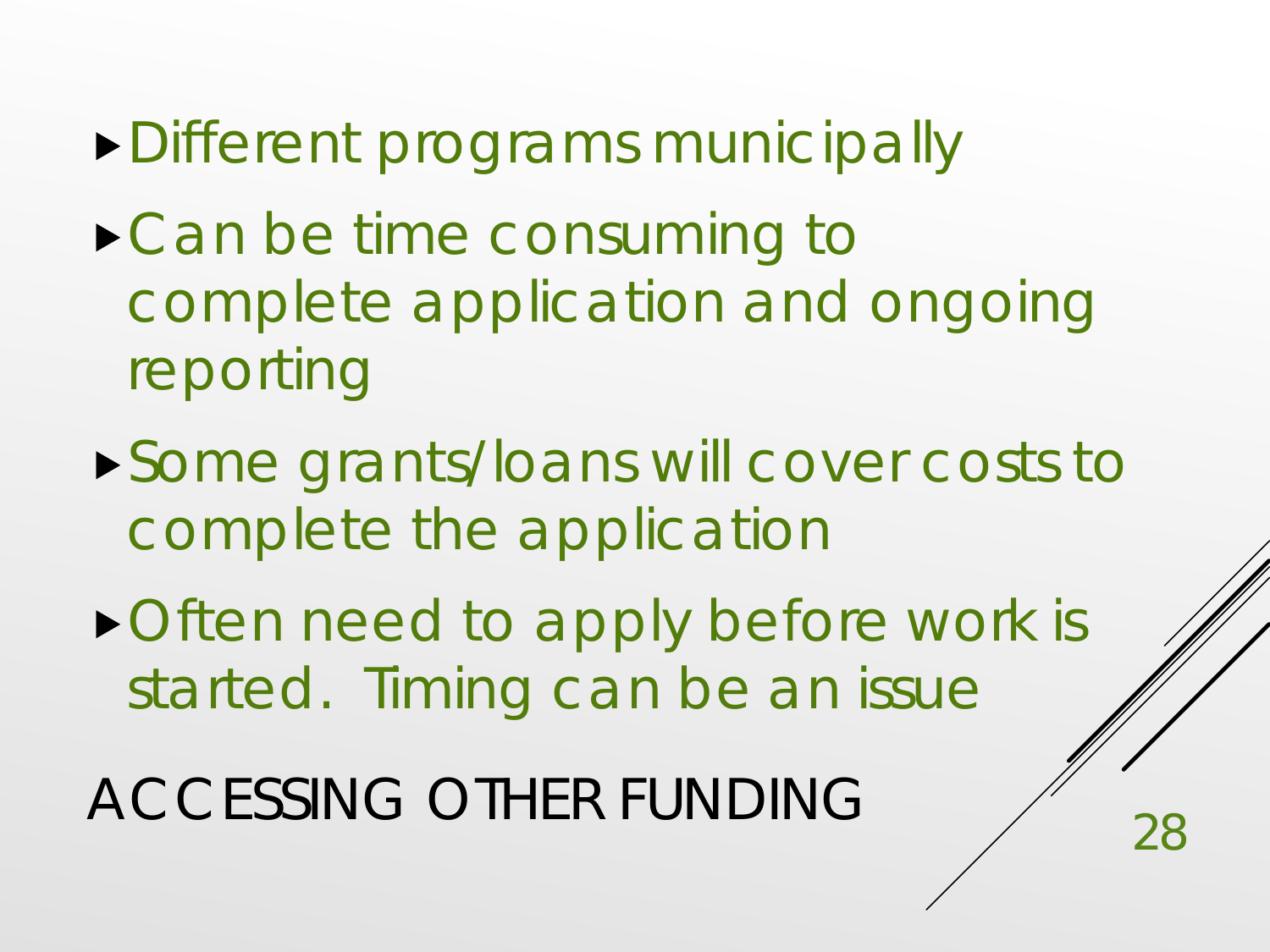

### HAMILTON FIMUR + CITY CORRIDOR LOAN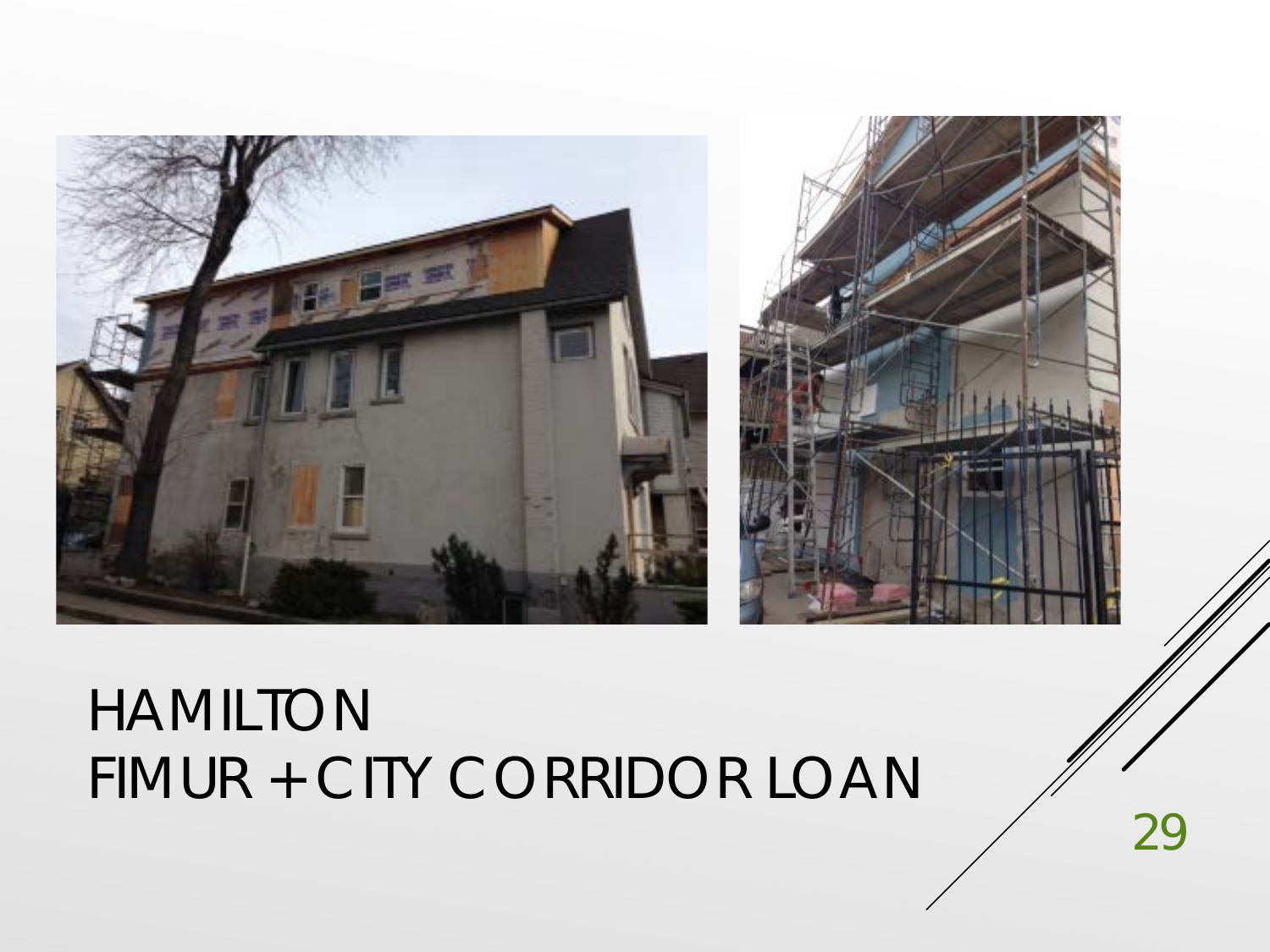- Purpose of the program is to stimulate the conversion of commercial to residential
- **Eligible properties in CIP area,** downtown or main corridor
- ▶ No interest loan if paid back within 5 years

Exterior and interior renovations

HAMILTON CORRIDOR LOAN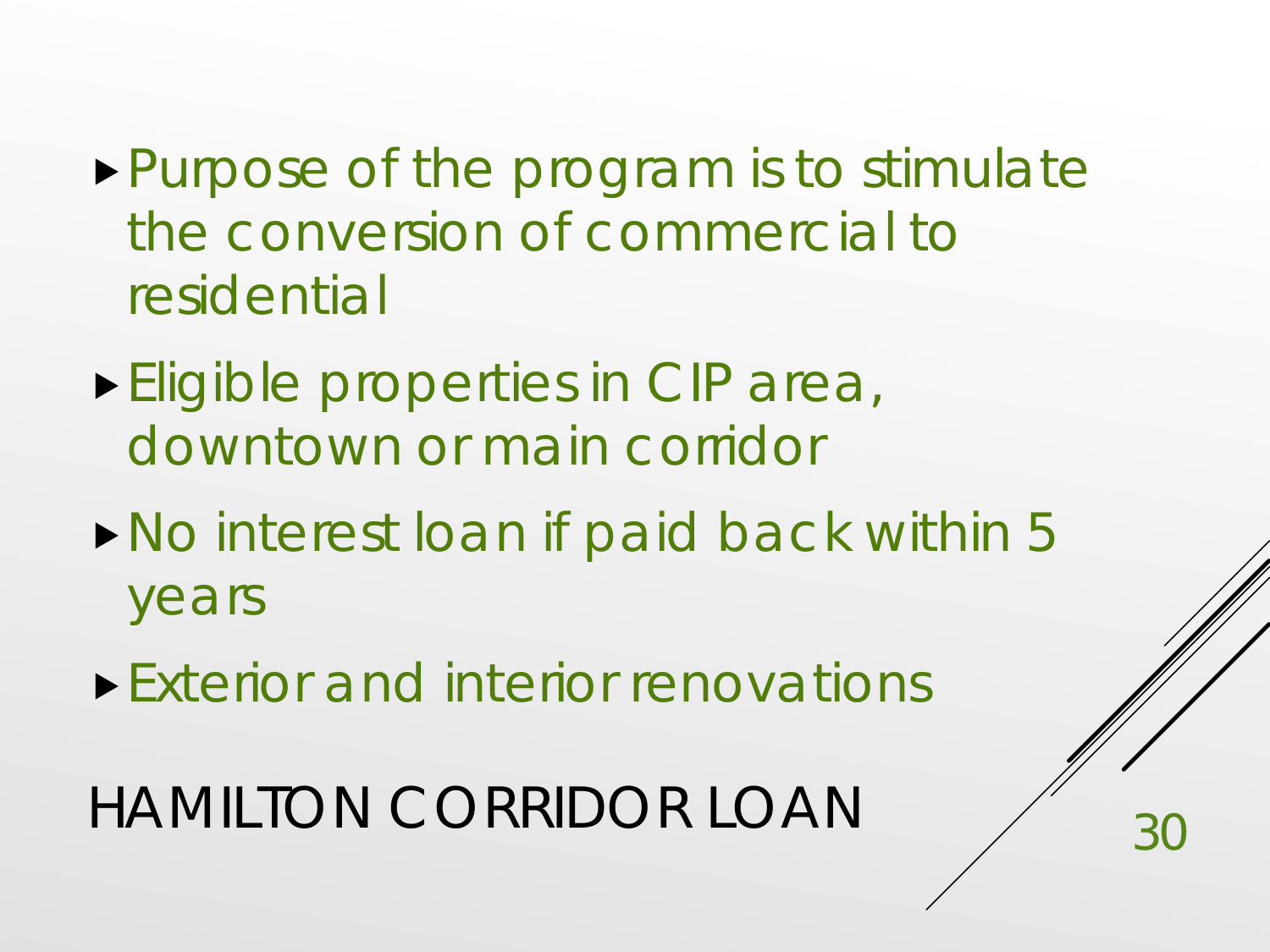Determine any financial incentives from the municipality (including when paid/credited):

- Municipal development charges
- Permit Fees site plan agreement, etc.
- Parkland dedication
- **Tax-increment financing/lower property** taxes

31

Brownfield clean up credits

MUNICIPAL INCENTIVES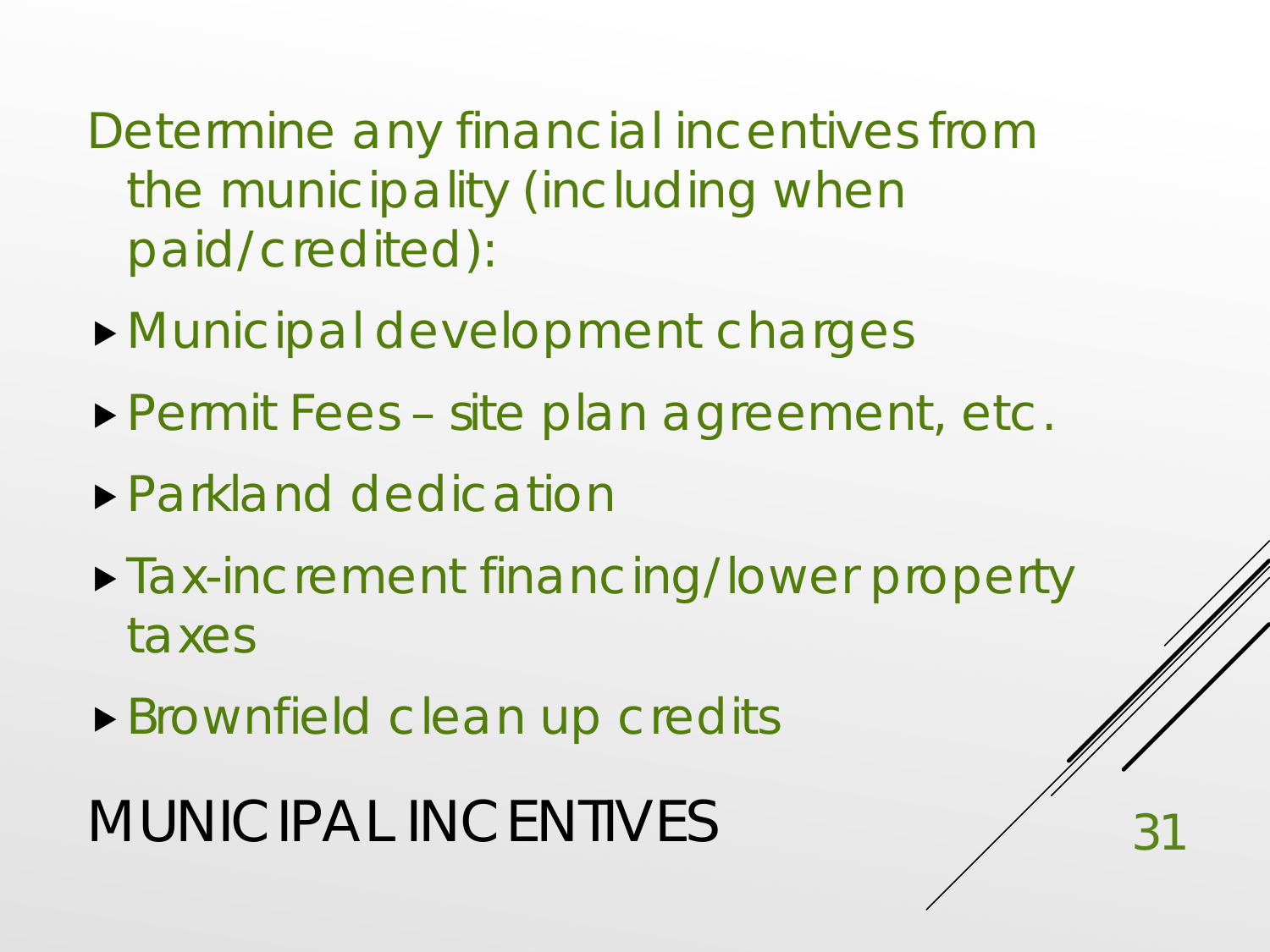- **For existing housing providers,** potential to either loan or provide equity from operating surplus
- Will need to discuss with Service Manager

### LOANING AND REPAYING OPERATING SURPLUS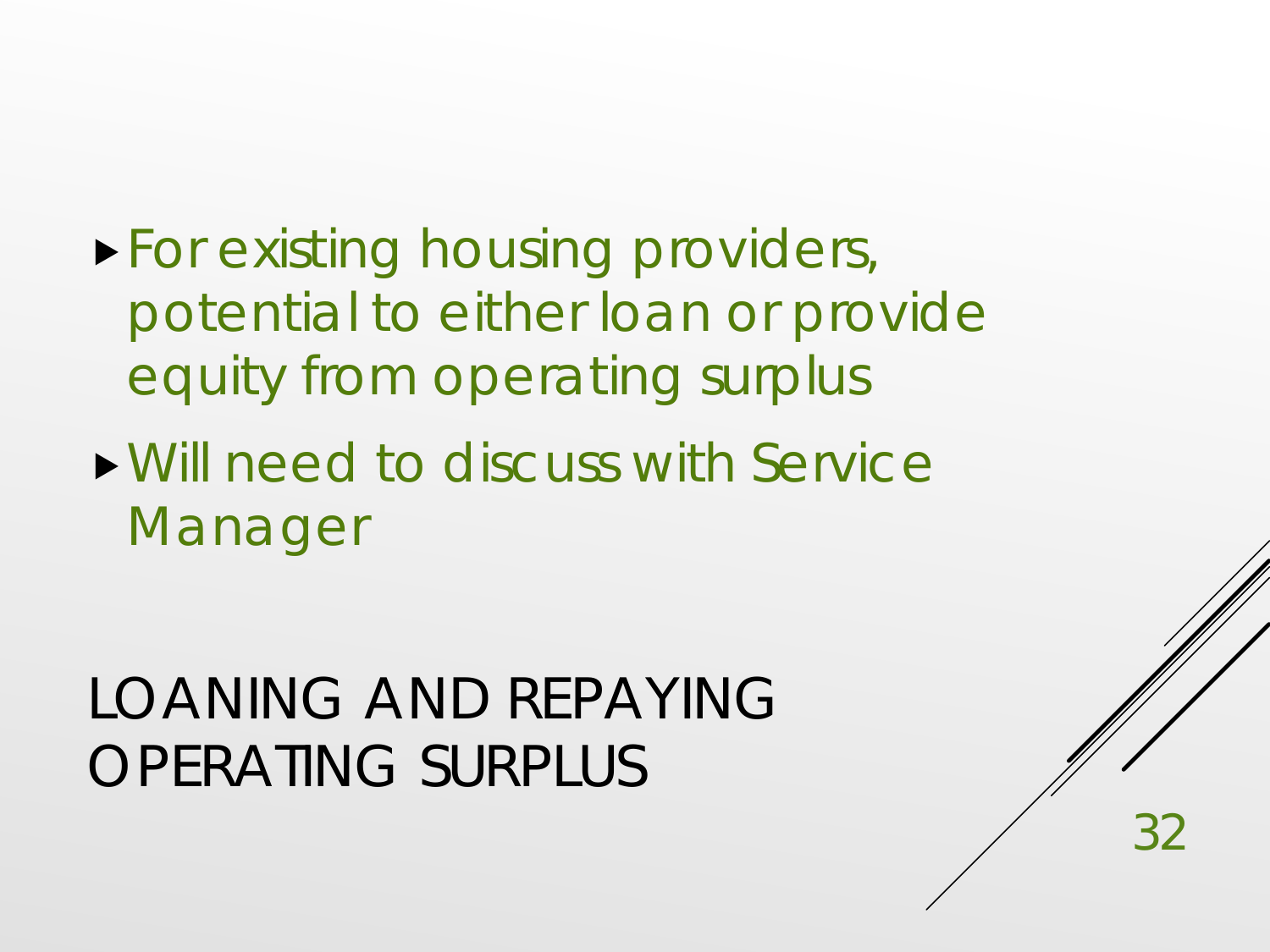



CAMBRIDGE / FENELON FALLS 33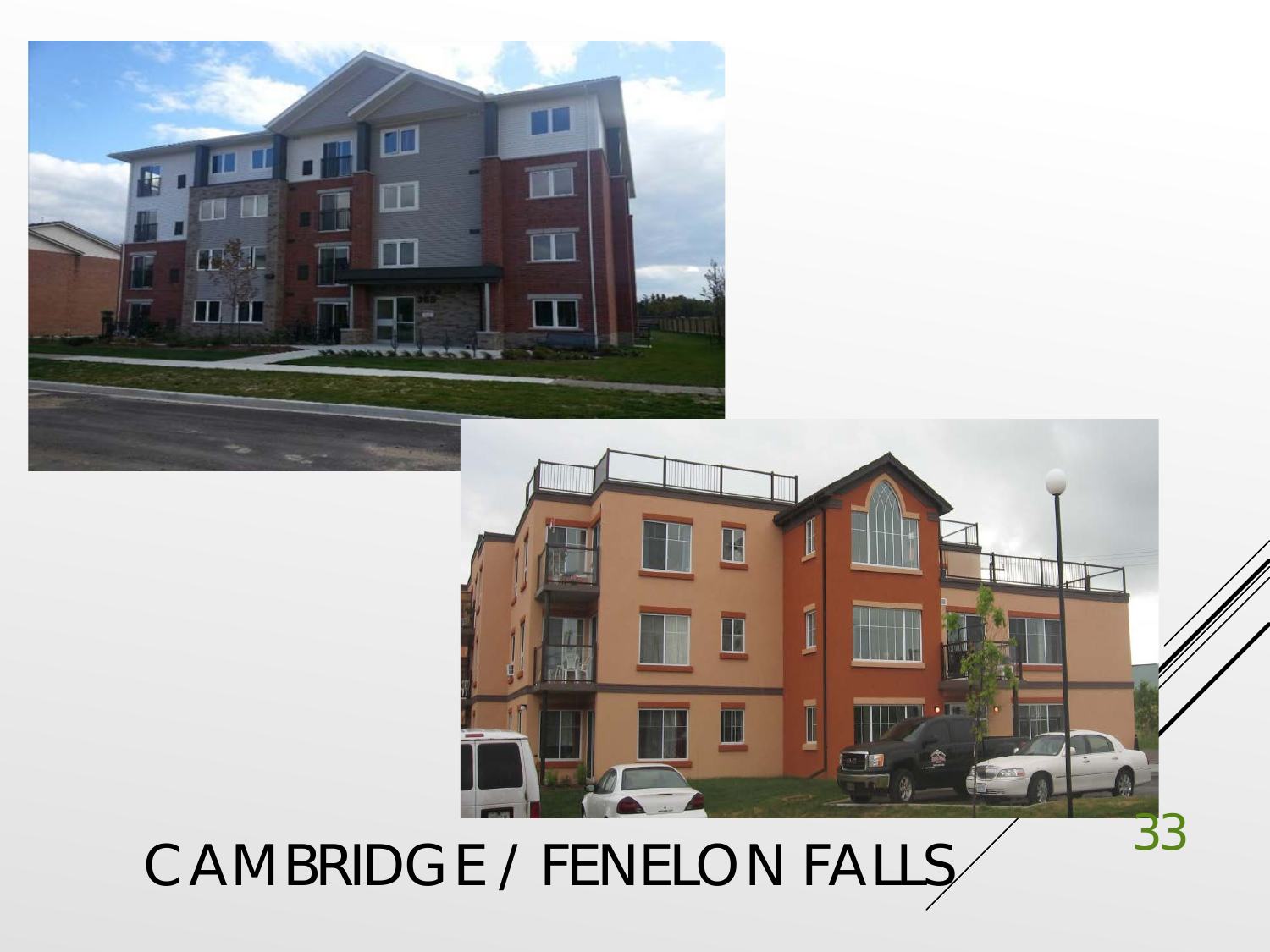- **First draw of funds from construction** financing
- $\blacktriangleright$  IAH flow of funds 50 40 -10
- ▶ Need for quantity surveyor reports
- Things always take longer!
- Once capital budget is firmed up, undertake a cash flow spreadsheet for all development phases

### CASH FLOW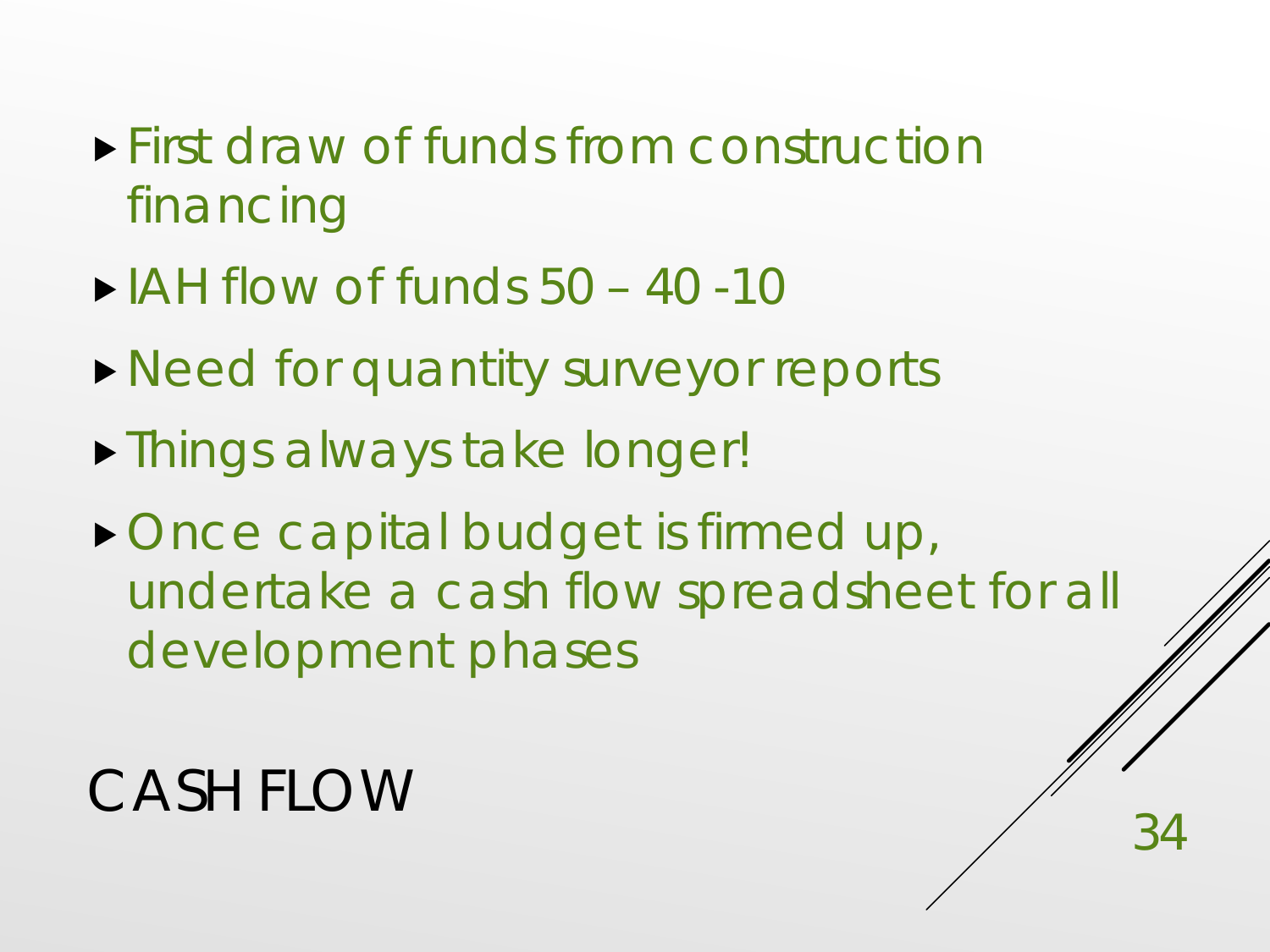

### BRANT NATIVE HOUSING – STRETCHING PAYMENT FOR LAND AND ARCHITECT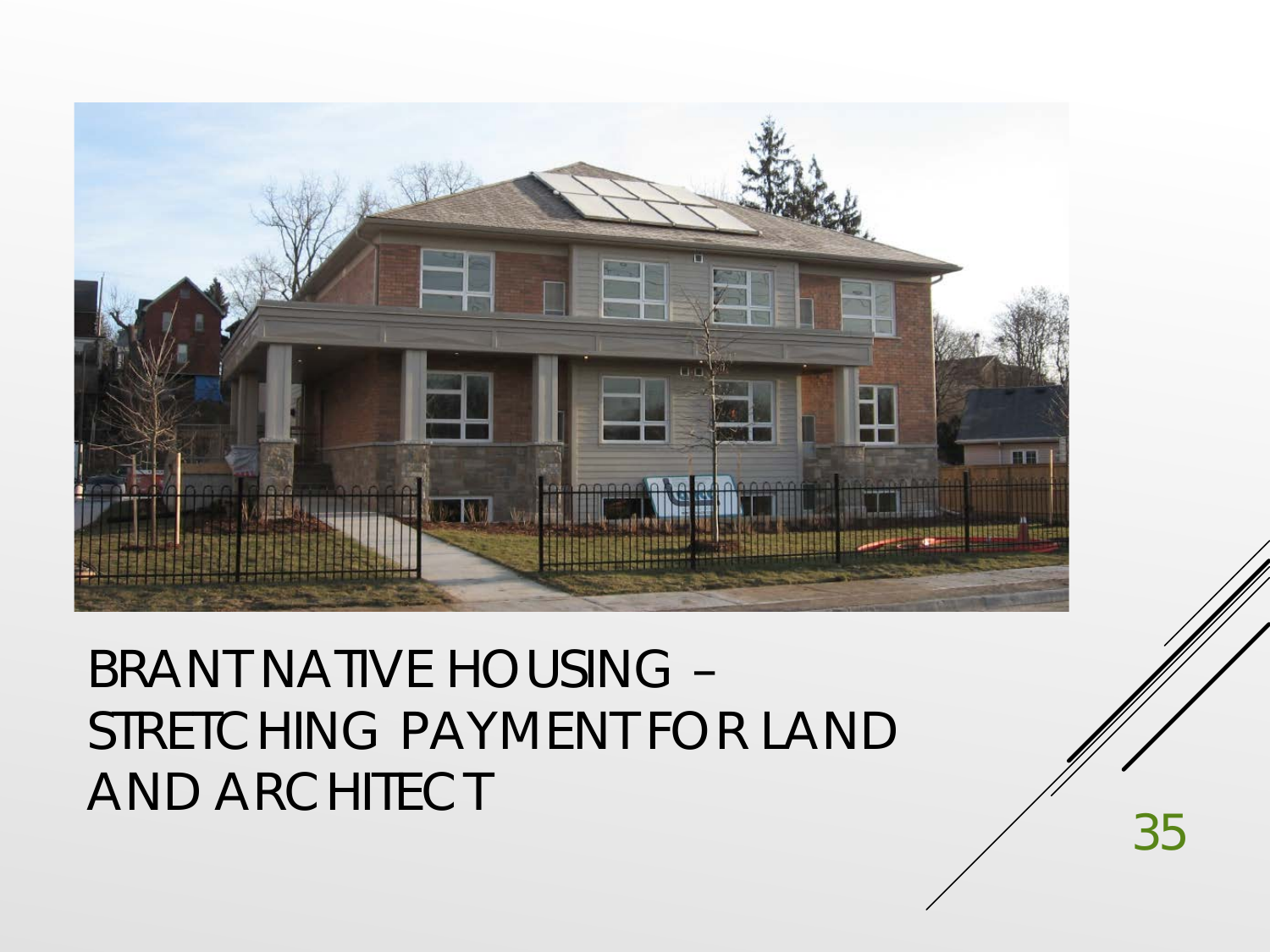- Rental Subsidies
	- ▶ Rent Supplement through Service Manager
	- **Housing Allowance through Service** Manager
	- ▶ Rent Supplement from Support agency/LHIN
- **Property tax relief or TIF**
- Energy efficiency features

ASSISTANCE ON THE OPERATING SIDE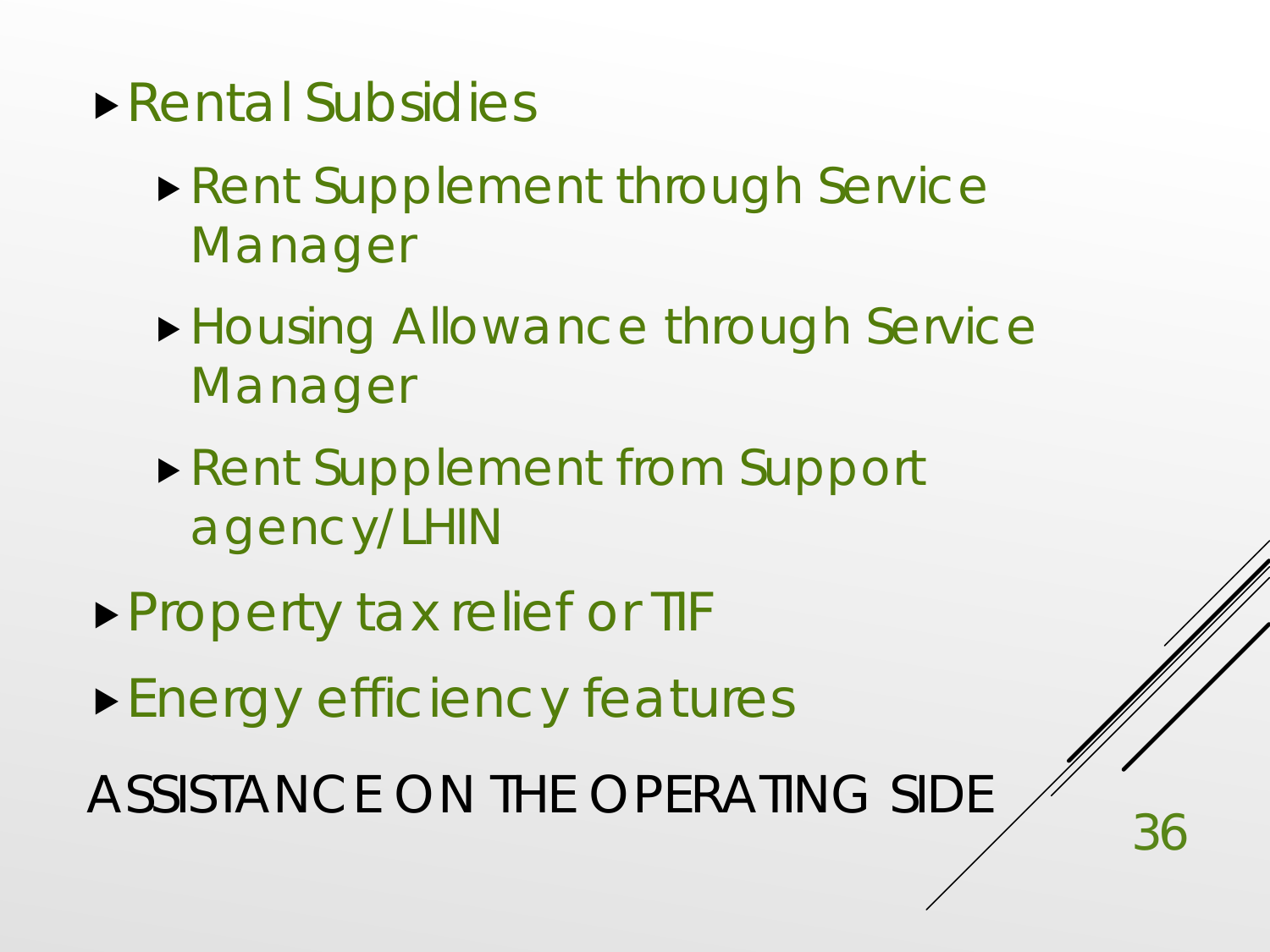- Energy efficiency incentives from utility company, GMF
- Community space Trillium Foundation
- Support services establish partnerships early on

FUNDING FOR OTHER FEATURES

 $3<sup>7</sup>$